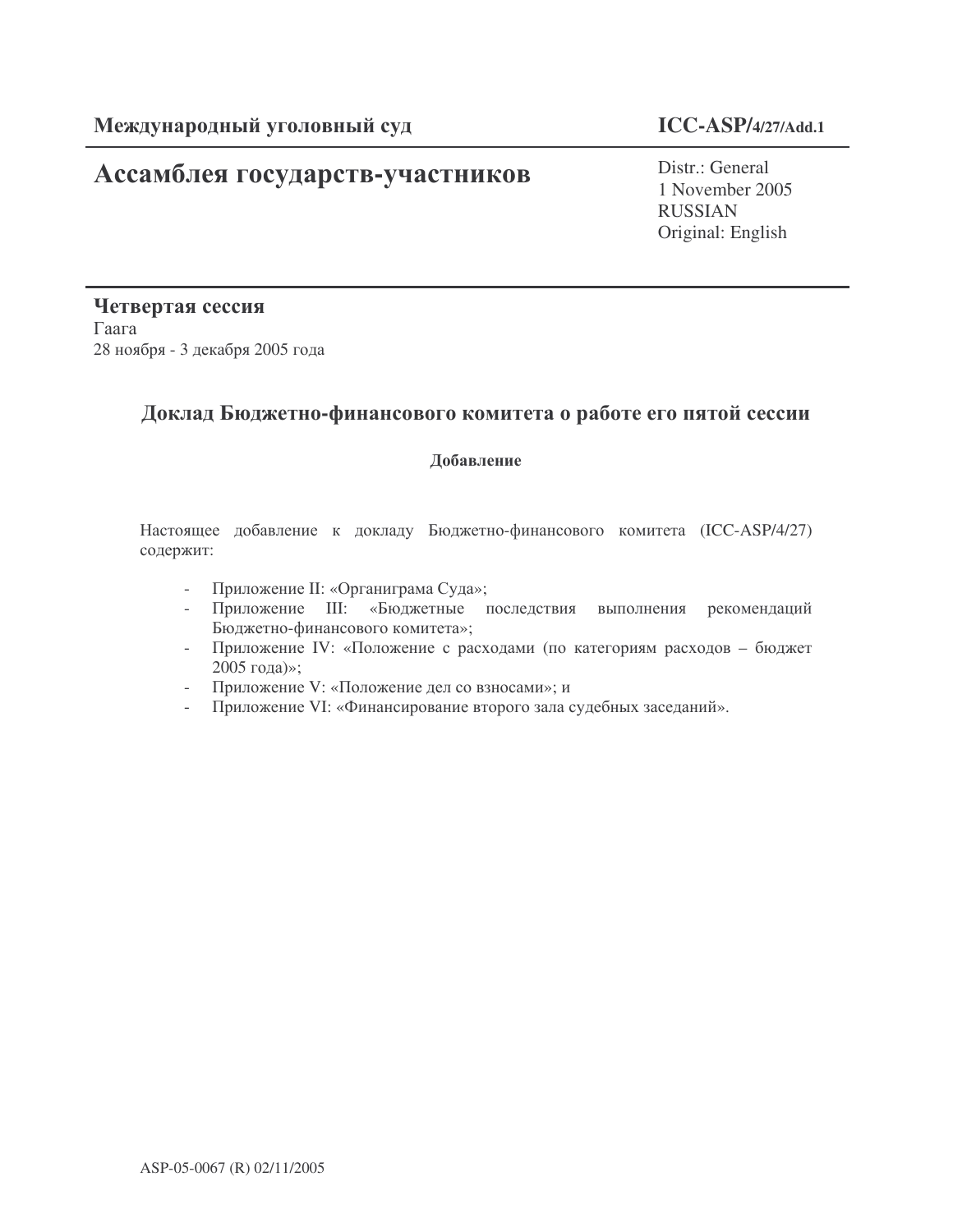ICC-ASP/4/27/Add.1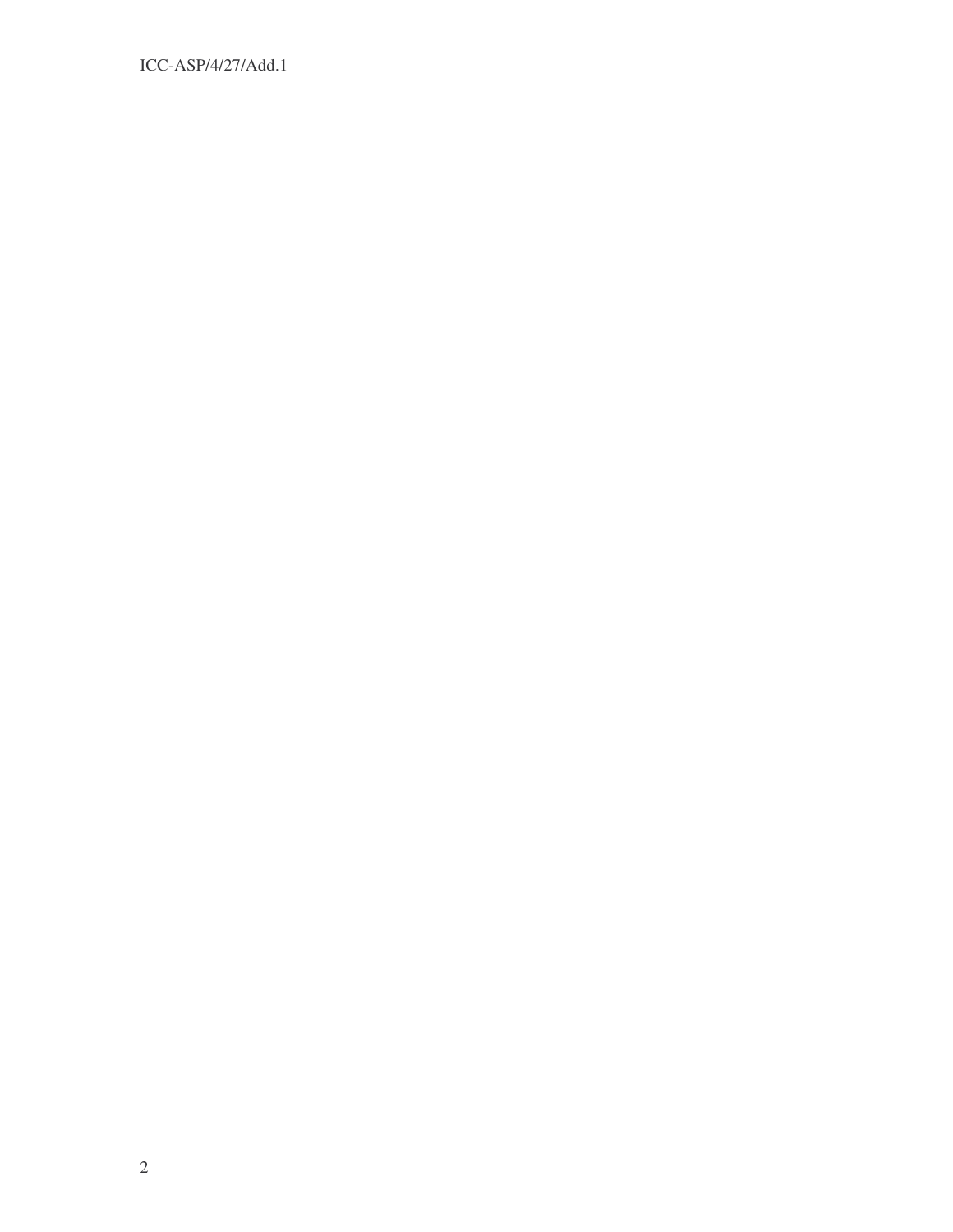# Приложение II

### Органиграма Суда

Предлагаемый бюджет по программам на 2006 год

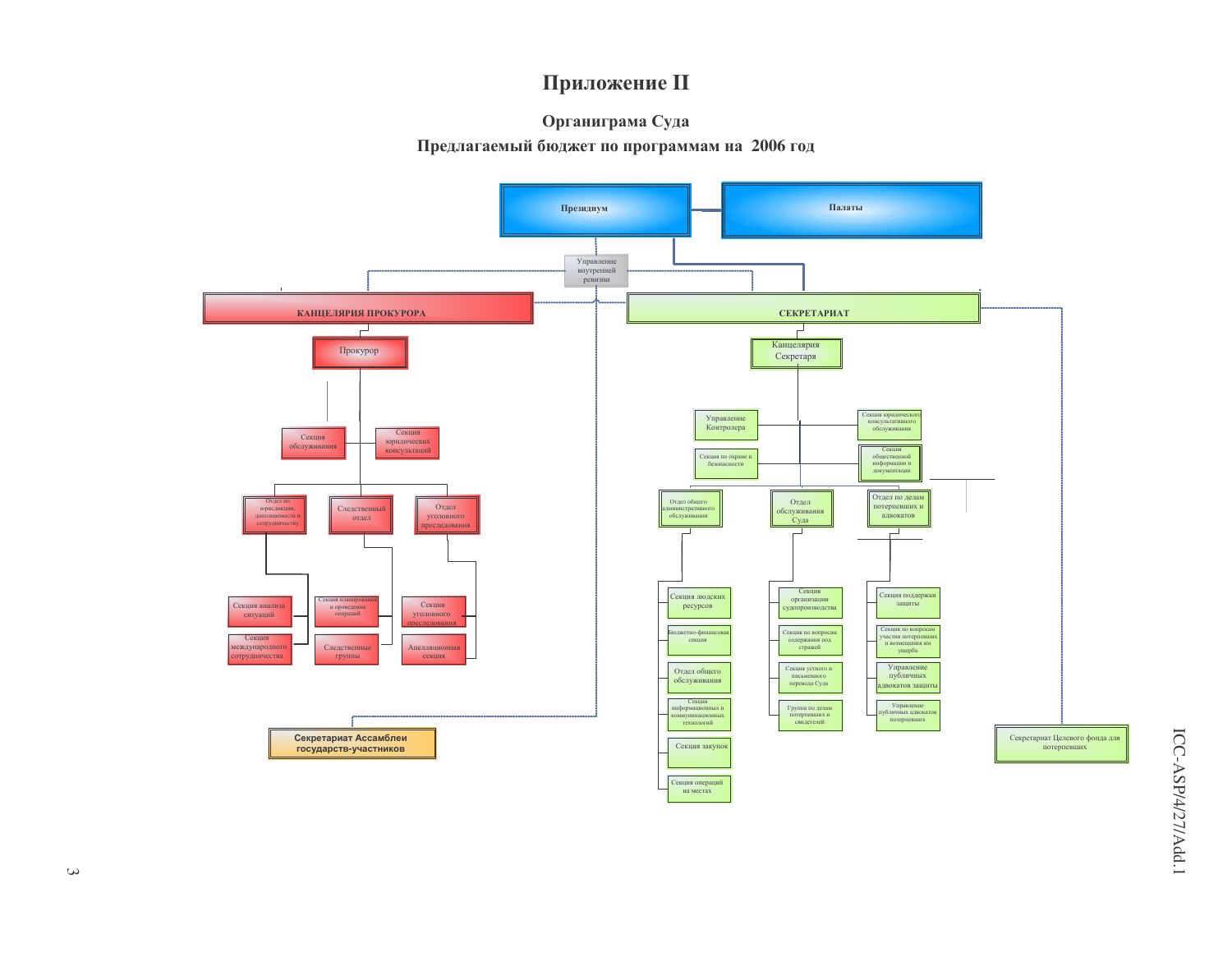## Приложение III

#### Бюджетные последствия выполнения рекомендаций Бюджетно-финансового комитета

#### Сопоставление предлагаемого бюджета и рекомендаций Бюджетно-финансового комитета

(Изменения выделены серым цветом)

#### ВСЕГО – ВСЕ ОСНОВНЫЕ ПРОГРАММЫ

|                                                                                      |             | Предлагаемый бюджет на 2006 год<br>$(a \text{ mol}c, \text{ espo})$ |             |             | БФК - предлагаемый бюджет на 2006 год<br>$(a \text{ molc.} \text{ espo})$ |             | Изменения БФК |         |
|--------------------------------------------------------------------------------------|-------------|---------------------------------------------------------------------|-------------|-------------|---------------------------------------------------------------------------|-------------|---------------|---------|
| Статья                                                                               |             | Связанный с                                                         |             |             | Связанный с                                                               |             |               |         |
|                                                                                      | Базовый     | ситуацией                                                           | Общий       | Базовый     | ситуацией                                                                 | Общий       | Сумма         | %       |
| Судьи                                                                                | 3 7 8 5 , 3 |                                                                     | 3 785,3     | 3 785.3     |                                                                           | 3 785,3     |               |         |
| Сотрудники категории специалистов                                                    | 15 486,0    | 12 774,4                                                            | 28 260,4    | 15 396,1    | 12 4 25,5                                                                 | 27 821,6    | $-438,8$      | $-1,6$  |
| Сотрудники категории общего обслуживания                                             | 8 7 8 3, 4  | 6 8 2 0 , 4                                                         | 15 603,8    | 8 6 6 2.5   | 6 101,5                                                                   | 14 764,0    | $-839.8$      | $-5,4$  |
| Итого по сотрудникам                                                                 | 24 269.4    | 19 594,8                                                            | 43 864,2    | 24 058,6    | 18 527,0                                                                  | 42 585.6    | $-1278.6$     | $-2,9$  |
| Временный персонал общего назначения<br>Временный<br>персонал<br>обслуживания<br>ДЛЯ | 1 3 5 7 .4  | 3 3 5 7 , 1                                                         | 4 7 1 4 5   | 1 3 6 4 , 4 | 3725,8                                                                    | 5 0 9 0, 2  | 375,7         | 8,0     |
| заседаний                                                                            | 2 2 3 1 , 8 |                                                                     | 2 2 3 1 , 8 | 2 2 3 1,8   |                                                                           | 2 2 3 1,8   |               |         |
| Сверхурочные                                                                         | 202,1       | 109.5                                                               | 311,6       | 202,1       | 109,5                                                                     | 311,6       |               |         |
| Консультанты                                                                         | 112.0       | 142.9                                                               | 254,9       | 112.0       | 142.9                                                                     | 254.9       |               |         |
| Итого по другим сотрудникам                                                          | 3 903,3     | 3 609,5                                                             | 7512,8      | 3 9 10, 3   | 3 978,2                                                                   | 7888,5      | 375,7         | 5,0     |
| Путевые расходы                                                                      | 830,7       | 3 3 4 5 , 8                                                         | 4 1 7 6 .5  | 671,8       | 3 3 4 5 , 8                                                               | 4 017,6     | $-158,9$      | $-3,8$  |
| Представительские                                                                    | 48,0        |                                                                     | 48,0        | 48,0        |                                                                           | 48,0        |               |         |
| Услуги<br>по<br>контрактам,<br>включая                                               | 3 3 9 2 . 2 | 5 2 8 4 , 7                                                         | 8676.9      | 3 3 9 0, 4  | 4 9 4 7, 3                                                                | 8 3 3 7 , 7 | $-339,2$      | $-3,9$  |
| профессиональную подготовку                                                          |             |                                                                     |             |             |                                                                           |             |               |         |
| Общие оперативные расходы                                                            | 6938,4      | 4 3 6 9 0                                                           | 11 307,4    | 5 9 4 2, 3  | 4 0 6 9, 0                                                                | 10 011,3    | $-1296.1$     | $-11,5$ |
| Принадлежности и материалы                                                           | 762,6       | 504.7                                                               | 1 267,3     | 762.6       | 504,7                                                                     | 1 267,3     |               |         |
| Мебель и оборудование                                                                | 1 085,6     | 740,4                                                               | 1 826,0     | 1 085,6     | 740,4                                                                     | 1 826,0     |               |         |
| Итого<br>$n_{O}$<br>He<br>статьям,<br>связанным<br>$\mathcal{C}$                     | 13 057,5    | 14 244,6                                                            | 27 302,1    | 11 900,7    | 13 607,2                                                                  | 25 507,9    | $-1794,2$     | $-6,6$  |
| сотрудниками                                                                         |             |                                                                     |             |             |                                                                           |             |               |         |
| Всего по всем основным программам                                                    | 45 015,5    | 37 448,9                                                            | 82 464,4    | 43 654,9    | 36 112,4                                                                  | 79 767,3    | $-2697,1$     | $-3,3$  |

| Статья                                   | Предлагаемый бюджет на 2006 год<br>Штатное расписание |           |       |             | БФК – предлагаемый бюджет на 2006 год<br>Штатное расписание |       | Изменения БФК |        |
|------------------------------------------|-------------------------------------------------------|-----------|-------|-------------|-------------------------------------------------------------|-------|---------------|--------|
|                                          | Связанное с                                           |           |       | Связанное с |                                                             |       |               |        |
|                                          | Базовое                                               | ситуацией | Обшее | Базовое     | ситуацией                                                   | Обшее | Количество    |        |
| Сотрудники категории специалистов        | 156                                                   | 165       | 321   | 153         | 158                                                         | 311   | $-10$         |        |
| Сотрудники категории общего обслуживания | 165                                                   | 175       | 340   | 161         | 149                                                         | 310   | $-30$         | $-8.8$ |
| Всего сотрудников                        | 321                                                   | 340       | 661   | 314         | 307                                                         | 621   | $-40$         | $-6.1$ |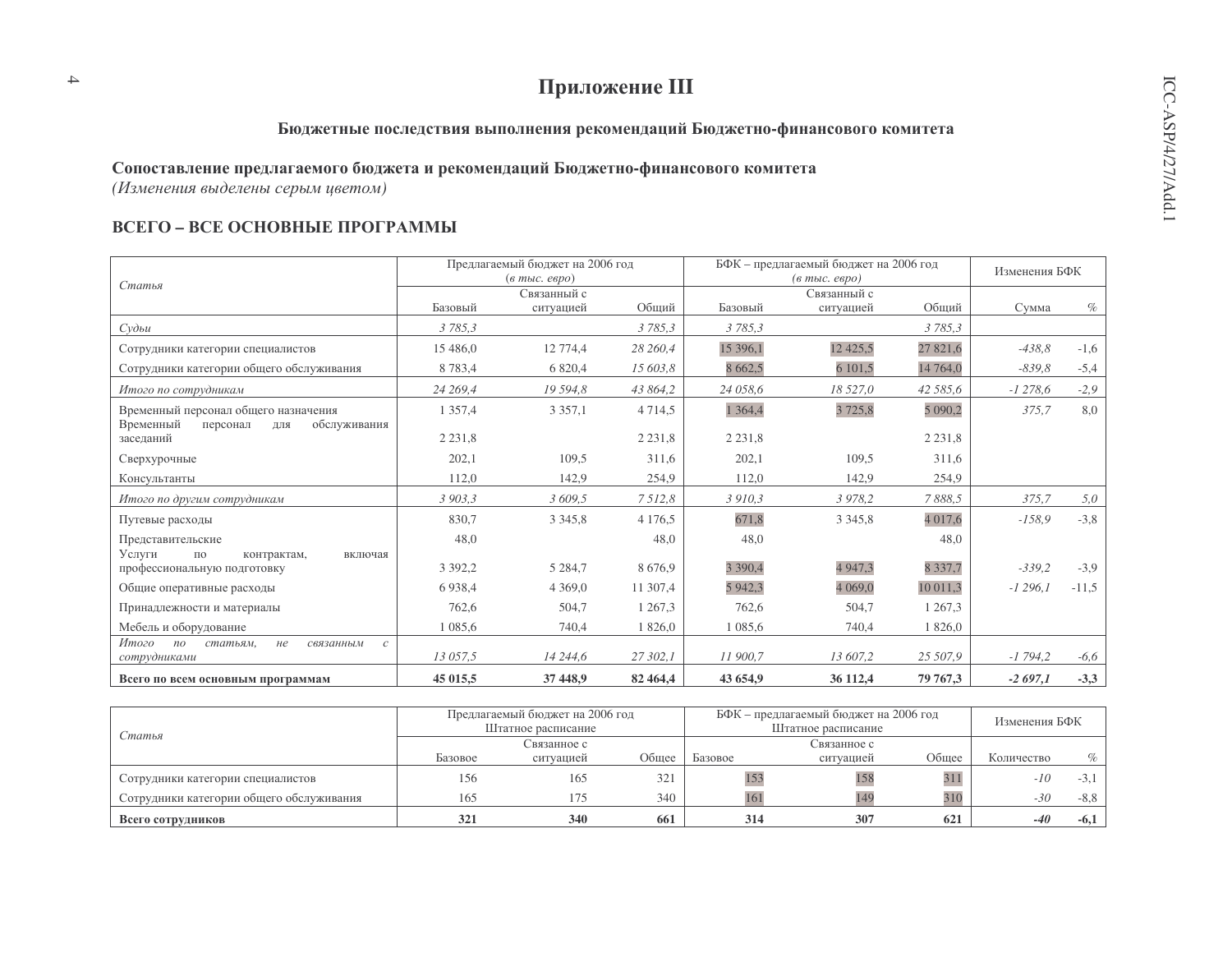(Изменения выделены серым цветом)

#### 1. Основная программа I – Судебные органы

|                                               |             | Предлагаемый бюджет на 2006 год<br>$(a \text{ mol.} \text{ e} \text{ e} \text{ }$ |        |             | БФК - предлагаемый бюджет на 2006 год<br>$(a \text{ molc.} \text{ espo})$ |        | Изменения БФК |      |
|-----------------------------------------------|-------------|-----------------------------------------------------------------------------------|--------|-------------|---------------------------------------------------------------------------|--------|---------------|------|
| Статья                                        |             | Связанный с                                                                       |        |             | Связанный с                                                               |        |               |      |
|                                               | Базовый     | ситуацией                                                                         | Общий  | Базовый     | ситуацией                                                                 | Общий  | Сумма         | $\%$ |
|                                               | 3 785,3     |                                                                                   | 3785,3 | 3 785,3     |                                                                           | 3785,3 |               |      |
| Сотрудники категории специалистов             | 2 0 3 2 , 8 | 383,1                                                                             | 2415,9 | 2 0 3 2 , 8 | 383,1                                                                     | 2415,9 |               |      |
| Сотрудники категории общего обслуживания      | 671,3       | 171,8                                                                             | 843,1  | 671,3       | 171,8                                                                     | 843,1  |               |      |
| Итого по сотрудникам                          | 2 704.1     | 554,9                                                                             | 3259,0 | 2 704.1     | 554,9                                                                     | 3259,0 |               |      |
| Временный персонал общего назначения          | 80,0        |                                                                                   | 80.0   | 80,0        | 0.0                                                                       | 80,0   |               |      |
| Консультанты                                  | 35,0        |                                                                                   | 35,0   | 35,0        | 0,0                                                                       | 35,0   |               |      |
| Итого по другим сотрудникам                   | 115,0       |                                                                                   | 115,0  | 115,0       | 0.0                                                                       | 115,0  |               |      |
| Путевые расходы                               | 125,0       | 101,4                                                                             | 226,4  | 125,0       | 101,4                                                                     | 226,4  |               |      |
| Представительские                             | 11,0        |                                                                                   | 11.0   | 11,0        | 0.0                                                                       | 11,0   |               |      |
| Услуги по контрактам, включая                 |             |                                                                                   |        |             |                                                                           |        |               |      |
| профессиональную подготовку                   | 15,0        |                                                                                   | 15,0   | 15,0        | 0.0                                                                       | 15,0   |               |      |
| Итого по статьям, не связанным с сотрудниками | 151,0       | 101,4                                                                             | 252,4  | 151,0       | 101,4                                                                     | 252,4  |               |      |
| Всего по Основной программе I                 | 6 7 5 5 , 4 | 656,3                                                                             | 7411,7 | 6755,4      | 656,3                                                                     | 7411,7 |               |      |

| <u>'татья</u>                            | Предлагаемый бюджет на 2006 год<br>Штатное расписание |             |       |         | БФК – предлагаемый бюджет на 2006 год<br>Штатное расписание |       | Изменения БФК |   |
|------------------------------------------|-------------------------------------------------------|-------------|-------|---------|-------------------------------------------------------------|-------|---------------|---|
|                                          |                                                       | Связанное с |       |         | Связанное с                                                 |       |               |   |
|                                          | Базовое                                               | ситуацией   | Обшее | Базовое | ситуацией                                                   | Обшее | Количество    | % |
| Сотрудники категории специалистов        |                                                       |             | 27    | 24      |                                                             |       |               |   |
| Сотрудники категории общего обслуживания |                                                       |             | ί5    |         |                                                             |       |               |   |
| Всего сотрудников                        |                                                       |             | 42    | 36      |                                                             | 42    |               |   |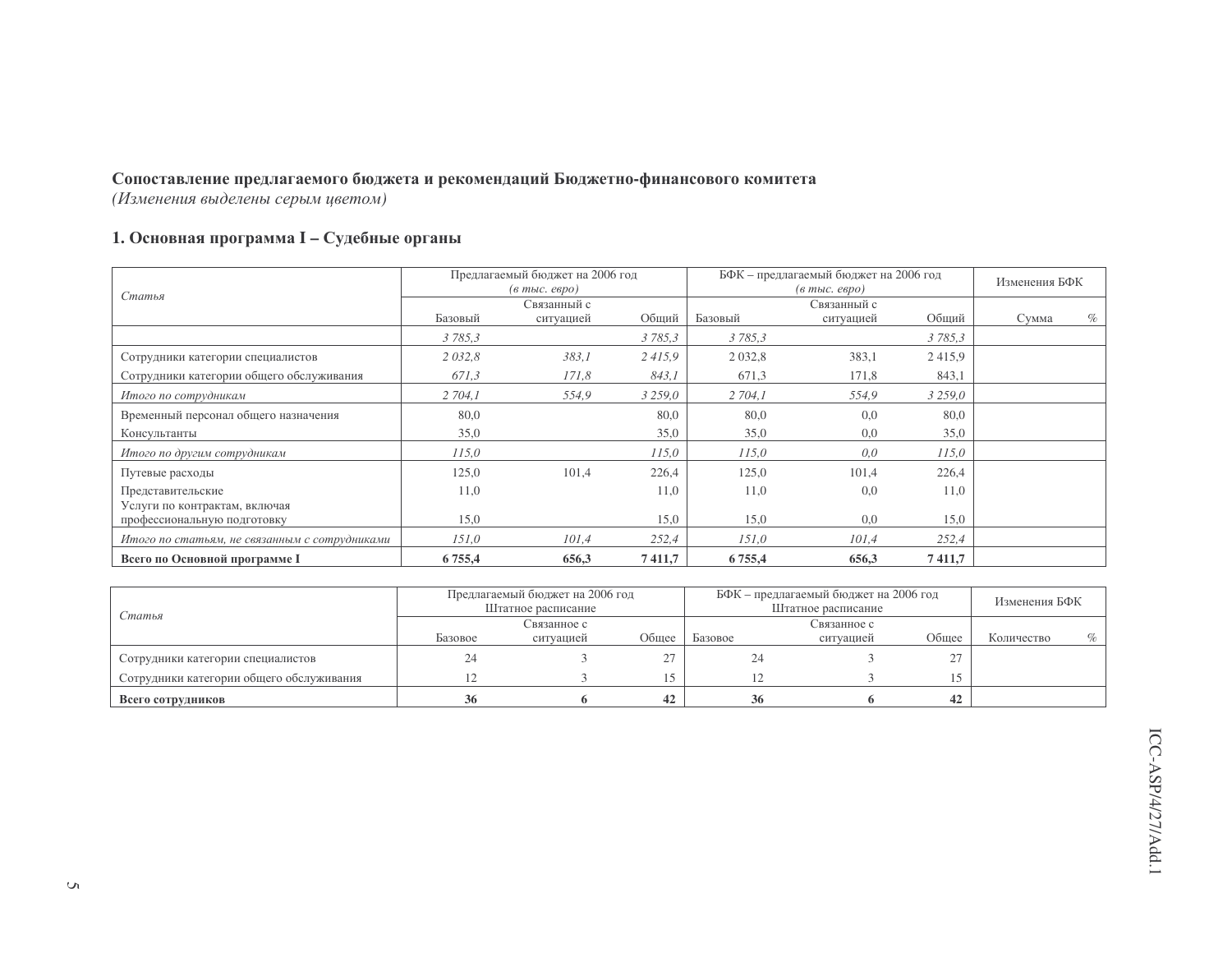# Сопоставление предлагаемого бюджета и рекомендаций Бюджетно-финансового комитета<br>(Изменения выделены серым цветом)

#### 1.1 Программа 1100 – Президиум

|                                               | Предлагаемый бюджет на 2006 год<br>$(a \text{ mol.} \text{ e }\text{e}\text{ }p\text{ }o)$ |             |         | БФК - предлагаемый бюджет на 2006 год<br>$(a \text{ mol.} \text{ espo})$ | Изменения БФК      |       |      |
|-----------------------------------------------|--------------------------------------------------------------------------------------------|-------------|---------|--------------------------------------------------------------------------|--------------------|-------|------|
| Статья                                        |                                                                                            | Связанный с |         |                                                                          | Связанный с        |       |      |
|                                               | Базовый                                                                                    | ситуацией   | Общий   | Базовый                                                                  | Общий<br>ситуацией | Сумма | $\%$ |
| Судьи                                         | 629,2                                                                                      |             | 629,2   | 629,2                                                                    | 629,2              |       |      |
| Сотрудники категории специалистов             | 582,6                                                                                      |             | 582,6   | 582,6                                                                    | 582,6              |       |      |
| Сотрудники категории общего обслуживания      | 213,2                                                                                      |             | 213,2   | 213,2                                                                    | 213,2              |       |      |
| Итого по сотрудникам                          | 795,8                                                                                      |             | 795,8   | 795,8                                                                    | 795,8              |       |      |
| Временный персонал общего назначения          | 30,0                                                                                       |             | 30,0    | 30,0                                                                     | 30,0               |       |      |
| Консультанты                                  | 35,0                                                                                       |             | 35,0    | 35,0                                                                     | 35,0               |       |      |
| Итого по другим сотрудникам                   | 65,0                                                                                       |             | 65,0    | 65,0                                                                     | 65,0               |       |      |
| Путевые расходы                               | 70.0                                                                                       |             | 70.0    | 70,0                                                                     | 70.0               |       |      |
| Представительские                             | 10,0                                                                                       |             | 10,0    | 10,0                                                                     | 10,0               |       |      |
| Итого по статьям, не связанным с сотрудниками | 80,0                                                                                       |             | 80,0    | 80,0                                                                     | 80,0               |       |      |
| Всего по программе                            | 1570.0                                                                                     |             | 1 570.0 | 1570.0                                                                   | 1 570,0            |       |      |

| Статья                                   | Предлагаемый бюджет на 2006 год<br>Штатное расписание |           |       |         | БФК – предлагаемый бюджет на 2006 год<br>Штатное расписание |       | Изменения БФК |   |
|------------------------------------------|-------------------------------------------------------|-----------|-------|---------|-------------------------------------------------------------|-------|---------------|---|
|                                          | Связанное с                                           |           |       |         | Связанное с                                                 |       |               |   |
|                                          | Базовое                                               | ситуацией | Обшее | Базовое | ситуацией                                                   | Обшее | Количество    | % |
| Сотрудники категории специалистов        |                                                       |           |       |         |                                                             |       |               |   |
| Сотрудники категории общего обслуживания |                                                       |           |       |         |                                                             |       |               |   |
| Всего сотрудников                        |                                                       |           | 10    |         |                                                             | 10    |               |   |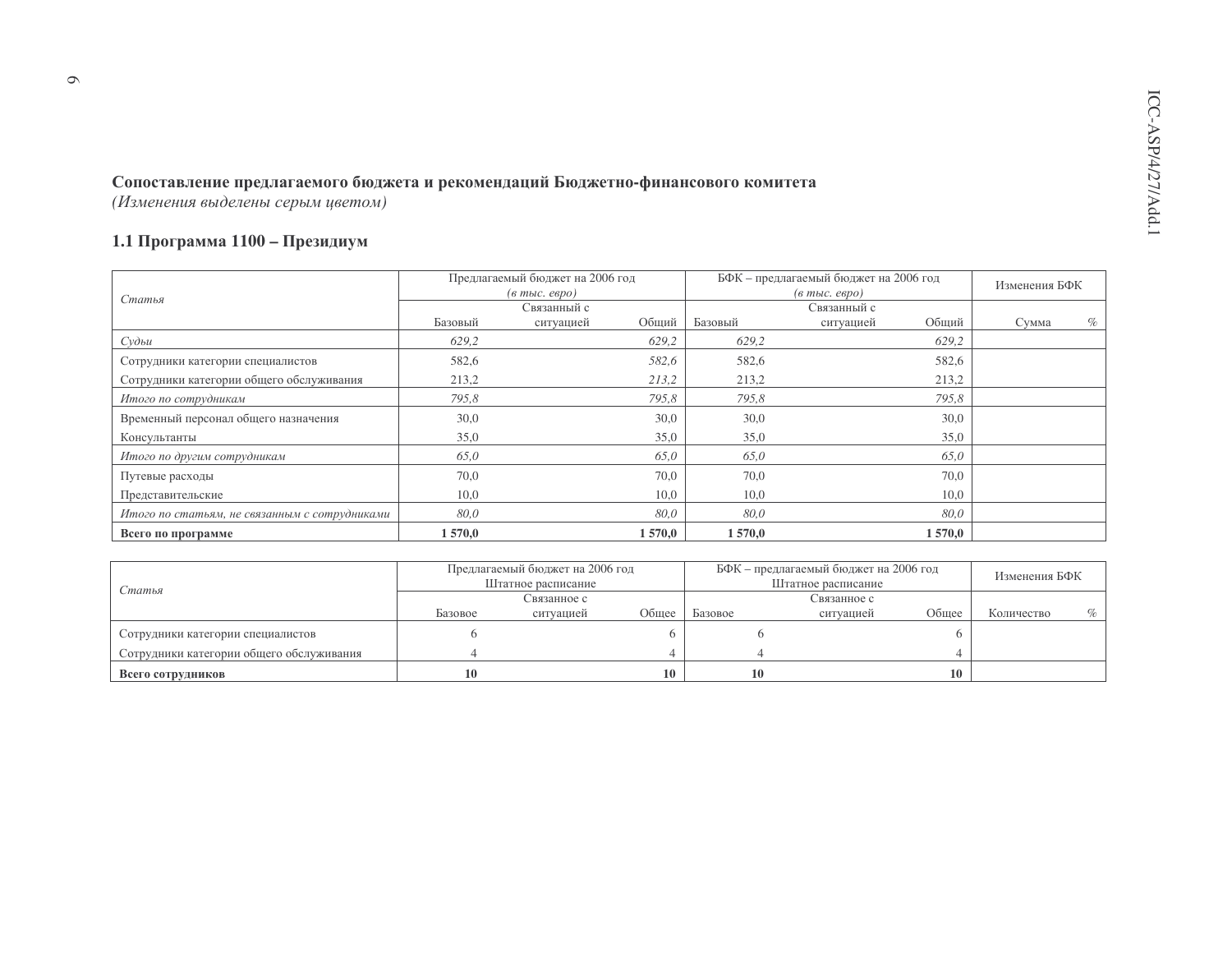(Изменения выделены серым цветом)

#### 1.2 Программа 1200 – Палаты

| Статья                                                 |             | Предлагаемый бюджет на 2006 год<br>$(a \text{ into.} \text{~e}$ gpo $)$ |         |         | БФК - предлагаемый бюджет на 2006 год<br>$(a \text{ mol.} \text{ e}\text{e} \text{p}o)$ |         | Изменения БФК |      |
|--------------------------------------------------------|-------------|-------------------------------------------------------------------------|---------|---------|-----------------------------------------------------------------------------------------|---------|---------------|------|
|                                                        |             | Связанный с                                                             |         |         | Связанный с                                                                             |         |               |      |
|                                                        | Базовый     | ситуацией                                                               | Общий   | Базовый | ситуацией                                                                               | Общий   | Сумма         | $\%$ |
| Судьи                                                  | 3 1 5 6 . 1 |                                                                         | 3 156,1 | 3 156,1 |                                                                                         | 3 156,1 |               |      |
| Сотрудники категории специалистов                      | 1450,2      | 383,1                                                                   | 1 833,3 | 1 450,2 | 383,1                                                                                   | 1833,3  |               |      |
| Сотрудники категории общего обслуживания               | 458,1       | 171,8                                                                   | 629,9   | 458,1   | 171,8                                                                                   | 629,9   |               |      |
| Итого по сотрудникам                                   | 1 908.3     | 554,9                                                                   | 2463,2  | 1908.3  | 554.9                                                                                   | 2 463,2 |               |      |
| Временный персонал общего назначения                   | 50,0        |                                                                         | 50,0    | 50,0    |                                                                                         | 50,0    |               |      |
| Итого по другим сотрудникам                            | 50,0        |                                                                         | 50,0    | 50,0    |                                                                                         | 50,0    |               |      |
| Путевые расходы                                        | 55,0        | 101,4                                                                   | 156,4   | 55,0    | 101,4                                                                                   | 156,4   |               |      |
| Представительские                                      | 1,0         |                                                                         | 1,0     | 1,0     |                                                                                         | 1,0     |               |      |
| Услуги<br>$\Pi$ <sup>O</sup><br>контрактам,<br>включая |             |                                                                         |         |         |                                                                                         |         |               |      |
| профессиональную подготовку                            | 15,0        |                                                                         | 15,0    | 15,0    |                                                                                         | 15,0    |               |      |
| Итого по статьям, не связанным с сотрудниками          | 71,0        | 101,4                                                                   | 172,4   | 71,0    | 101,4                                                                                   | 172,4   |               |      |
| Всего по программе                                     | 5 1 8 5 , 4 | 656,3                                                                   | 5 841,7 | 5 185,4 | 656,3                                                                                   | 5 841,7 |               |      |

| Статья                                   | Предлагаемый бюджет на 2006 год<br>Штатное расписание |           |       |         | БФК – предлагаемый бюджет на 2006 год<br>Штатное расписание |          | Изменения БФК |  |
|------------------------------------------|-------------------------------------------------------|-----------|-------|---------|-------------------------------------------------------------|----------|---------------|--|
|                                          | Связанное с<br>Связанное с                            |           |       |         |                                                             |          |               |  |
|                                          | Базовое                                               | ситуацией | Обшее | Базовое | ситуацией                                                   | Обшее    | Количество    |  |
| Сотрудники категории специалистов        |                                                       |           | 21    |         |                                                             | $\sim$ 1 |               |  |
| Сотрудники категории общего обслуживания |                                                       |           |       |         |                                                             |          |               |  |
| Всего сотрудников                        | 26                                                    |           | 32    | 26      |                                                             | 32       |               |  |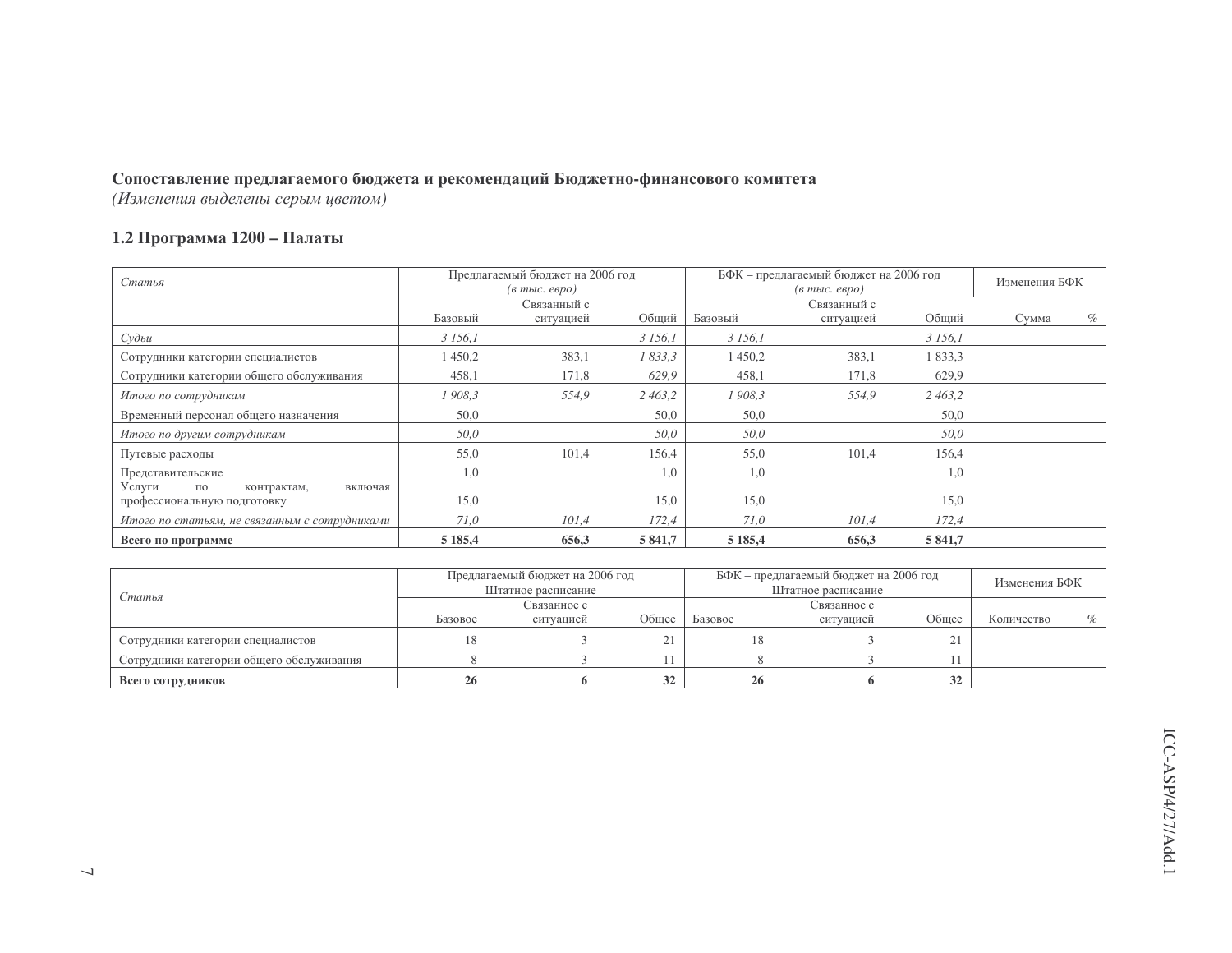(Изменения выделены серым цветом)

#### 2. Основная программа II – Канцелярия Прокурора

|                                                        |             | Предлагаемый бюджет на 2006 год<br>$(a \text{ mol.} \text{ e }\text{e}\text{ }p\text{ }o)$ |            |           | БФК - предлагаемый бюджет на 2006 год<br>$(a \text{ mol.} \text{ e }\text{e}\text{ }p\text{ }o)$ |             | Изменения БФК |        |
|--------------------------------------------------------|-------------|--------------------------------------------------------------------------------------------|------------|-----------|--------------------------------------------------------------------------------------------------|-------------|---------------|--------|
| Статья                                                 |             | Связанный с                                                                                |            |           | Связанный с                                                                                      |             |               |        |
|                                                        | Базовый     | ситуацией                                                                                  | Общий      | Базовый   | ситуацией                                                                                        | Общий       | Сумма         | %      |
| Сотрудники категории специалистов                      | 3 5 2 6 4   | 7938,8                                                                                     | 11465,2    | 3 5 2 6 4 | 7789,3                                                                                           | 11 315,7    | $-149.5$      | $-1,3$ |
| Сотрудники категории общего обслуживания               | 933,4       | 2 2 6 0 , 6                                                                                | 3194,0     | 933,4     | 2079,4                                                                                           | 3 012,8     | $-181,2$      | $-5,7$ |
| Итого по сотрудникам                                   | 4459,8      | 10 199,4                                                                                   | 14 659,2   | 4459,8    | 9 868,7                                                                                          | 14 328,5    | $-330,7$      | $-2,3$ |
| Временный персонал общего назначения                   | 235,0       | 2 9 2 4 , 0                                                                                | 3 1 5 9 0  | 235,0     | 2966,4                                                                                           | 3 201,4     | 42,4          | 1,3    |
| Консультанты                                           | 0,0         | 77,9                                                                                       | 77,9       | 0,0       | 77,9                                                                                             | 77,9        |               |        |
| Итого по другим сотрудникам                            | 235,0       | 3 001,9                                                                                    | 3 2 3 6, 9 | 235,0     | 3 044,3                                                                                          | 3 2 7 9 , 3 | 42,4          | 1,3    |
| Путевые расходы                                        | 202,0       | 2 186,7                                                                                    | 2 3 8 8,7  | 152,0     | 2 186,7                                                                                          | 2 3 3 8 , 7 | $-50,0$       | $-2,1$ |
| Представительские                                      | 10,0        |                                                                                            | 10,0       | 10,0      |                                                                                                  | 10,0        |               |        |
| Услуги<br>$\Pi$ <sup>O</sup><br>контрактам,<br>включая |             |                                                                                            |            |           |                                                                                                  |             |               |        |
| профессиональную подготовку                            | 58,7        | 262,5                                                                                      | 321,2      | 58,7      | 262,5                                                                                            | 321,2       |               |        |
| Общие оперативные расходы                              | 0,0         | 58,4                                                                                       | 58,4       | 0,0       | 58,4                                                                                             | 58,4        |               |        |
| Принадлежности и материалы                             | 38,0        | 118,2                                                                                      | 156,2      | 38,0      | 118,2                                                                                            | 156,2       |               |        |
| Мебель и оборудование                                  | 119,9       | 264,1                                                                                      | 384,0      | 119,9     | 264,1                                                                                            | 384,0       |               |        |
| Итого по статьям, не связанным с сотрудниками          | 428,6       | 2889,9                                                                                     | 3 3 1 8 5  | 378,6     | 2889,9                                                                                           | 3 268,5     | $-50,0$       | $-1,5$ |
| Всего по Основной программе II                         | 5 1 2 3 , 4 | 16 091,2                                                                                   | 21 214,6   | 5 073,4   | 15 802,9                                                                                         | 20 876,3    | $-338,3$      | $-1,6$ |

|                                          | БФК – предлагаемый бюджет на 2006 год<br>Предлагаемый бюджет на 2006 год<br>Штатное расписание<br>Штатное расписание |             |       |         | Изменения БФК |       |            |        |
|------------------------------------------|----------------------------------------------------------------------------------------------------------------------|-------------|-------|---------|---------------|-------|------------|--------|
| <u>'</u> татья                           |                                                                                                                      | Связанное с |       |         | Связанное с   |       |            |        |
|                                          | Базовое                                                                                                              | ситуацией   | Обшее | Базовое | ситуацией     | Обшее | Количество |        |
| Сотрудники категории специалистов        |                                                                                                                      | 103         | 134   |         | 100           | 131   |            | $-2,2$ |
| Сотрудники категории общего обслуживания |                                                                                                                      |             | 68    |         |               |       |            | $-8,8$ |
| Всего сотрудников                        | 48                                                                                                                   | 154         | 202   | 48      | 145           | 193   |            | $-4,5$ |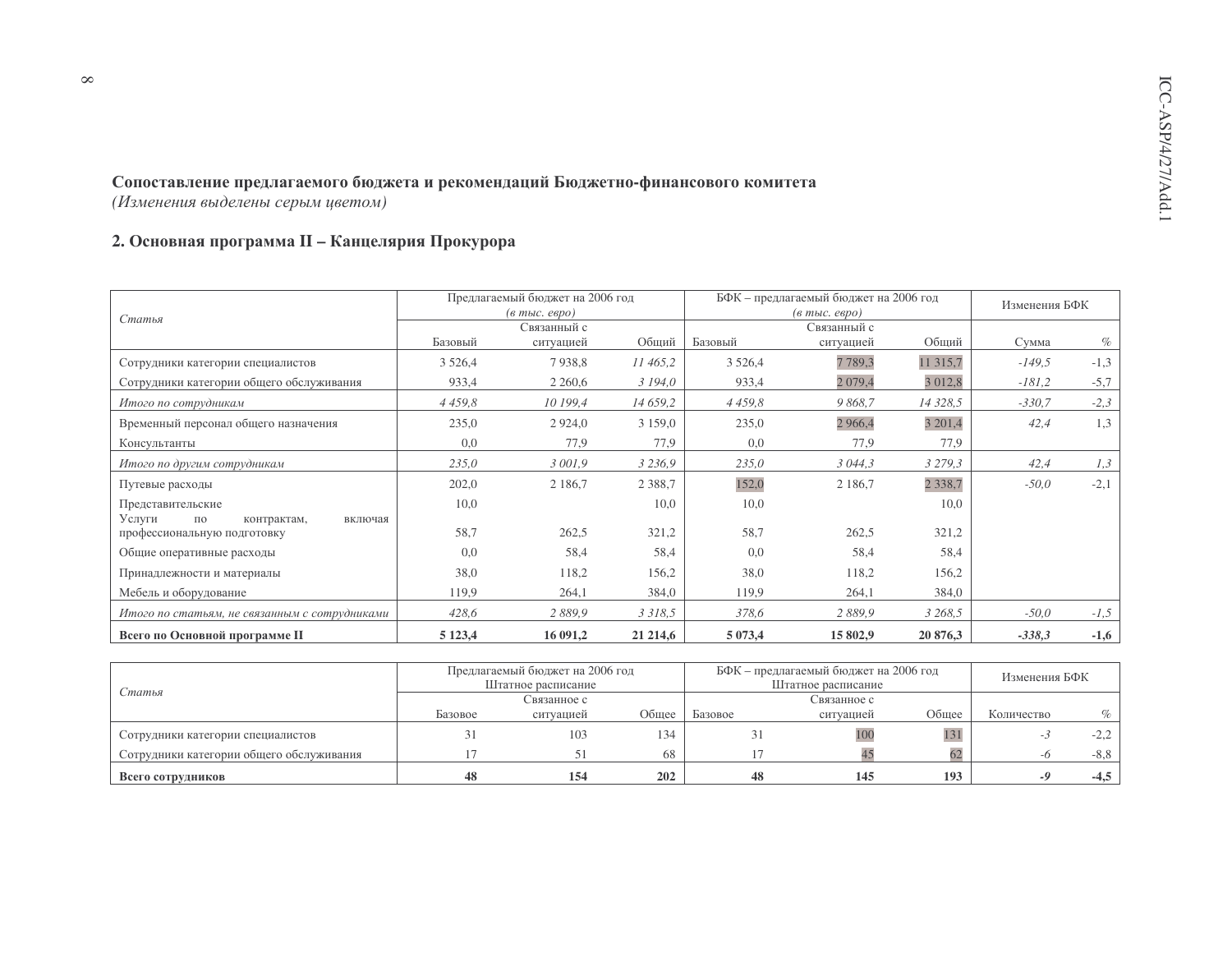(Изменения выделены серым цветом)

#### 2.1 Программа 2100 – Прокурор

|                                               |           | Предлагаемый бюджет на 2006 год<br>$(a \text{ mol.} \text{ e} \text{ e} \text{ }$ |             |         | БФК - предлагаемый бюджет на 2006 год<br>$(a \text{ mol.} \text{ espo})$ |             | Изменения БФК |        |
|-----------------------------------------------|-----------|-----------------------------------------------------------------------------------|-------------|---------|--------------------------------------------------------------------------|-------------|---------------|--------|
| Статья                                        |           | Связанный с                                                                       |             |         | Связанный с                                                              |             |               |        |
|                                               | Базовый   | ситуацией                                                                         | Общий       | Базовый | ситуацией                                                                | Общий       | Сумма         | $\%$   |
| Сотрудники категории специалистов             | 1934,1    | 161,1                                                                             | 2 0 9 5 , 2 | 1934,1  | 161,1                                                                    | 2 0 9 5 , 2 |               |        |
| Сотрудники категории общего обслуживания      | 607,6     | 560,6                                                                             | 1 168,2     | 607,6   | 560,6                                                                    | 1 1 68,2    |               |        |
| Итого по сотрудникам                          | 2 541,7   | 721,7                                                                             | 3263,4      | 2 541,7 | 721,7                                                                    | 3 263,4     |               |        |
| Временный персонал общего назначения          | 235,0     | 2418,0                                                                            | 2 653,0     | 235,0   | 2418,0                                                                   | 2653,0      |               |        |
| Консультанты                                  | 0,0       | 77,9                                                                              | 77,9        | 0,0     | 77,9                                                                     | 77,9        |               |        |
| Итого по другим сотрудникам                   | 235,0     | 2495,9                                                                            | 2 7 3 0 , 9 | 235,0   | 2495,9                                                                   | 2 730,9     |               |        |
| Путевые расходы                               | 88,1      | 409,0                                                                             | 497,1       | 79,2    | 409,0                                                                    | 488,2       | $-8,9$        | $-1,8$ |
| Представительские                             | 10,0      |                                                                                   | 10,0        | 10,0    |                                                                          | 10,0        |               |        |
| Услуги<br>включая<br>по<br>контрактам,        |           |                                                                                   |             |         |                                                                          |             |               |        |
| профессиональную подготовку                   | 58,7      | 262,5                                                                             | 321,2       | 58,7    | 262,5                                                                    | 321,2       |               |        |
| Общие оперативные расходы                     |           | 40,0                                                                              | 40,0        |         | 40,0                                                                     | 40,0        |               |        |
| Принадлежности и материалы                    | 38,0      | 28,0                                                                              | 66,0        | 38,0    | 28,0                                                                     | 66,0        |               |        |
| Мебель и оборудование                         | 119,9     | 254,1                                                                             | 374,0       | 119,9   | 254,1                                                                    | 374,0       |               |        |
| Итого по статьям, не связанным с сотрудниками | 314,7     | 993,6                                                                             | 1 308,3     | 305,8   | 993,6                                                                    | 1 299,4     | $-8,9$        | $-0,7$ |
| Всего по программе                            | 3 0 9 1,4 | 4 2 1 1 , 2                                                                       | 7 302,6     | 3 082,5 | 4 2 1 1 , 2                                                              | 7 29 3, 7   | $-8,9$        | $-0,1$ |

| Статья                                   |                            | Предлагаемый бюджет на 2006 год<br>Штатное расписание |             | БФК – предлагаемый бюджет на 2006 год<br>Штатное расписание |           |              | Изменения БФК |  |
|------------------------------------------|----------------------------|-------------------------------------------------------|-------------|-------------------------------------------------------------|-----------|--------------|---------------|--|
|                                          | Связанное с<br>Связанное с |                                                       |             |                                                             |           |              |               |  |
|                                          | Базовое                    | ситуацией                                             | Обшее       | Базовое                                                     | ситуацией | Обшее        | Количество    |  |
| Сотрудники категории специалистов        |                            |                                                       | $\cap$<br>∸ | 1 Q                                                         |           | $\cap$<br>∠∠ |               |  |
| Сотрудники категории общего обслуживания |                            |                                                       | 24          |                                                             |           | 24           |               |  |
| Всего сотрудников                        | 30                         | 16                                                    | -46         | 30                                                          | 16        | 46           |               |  |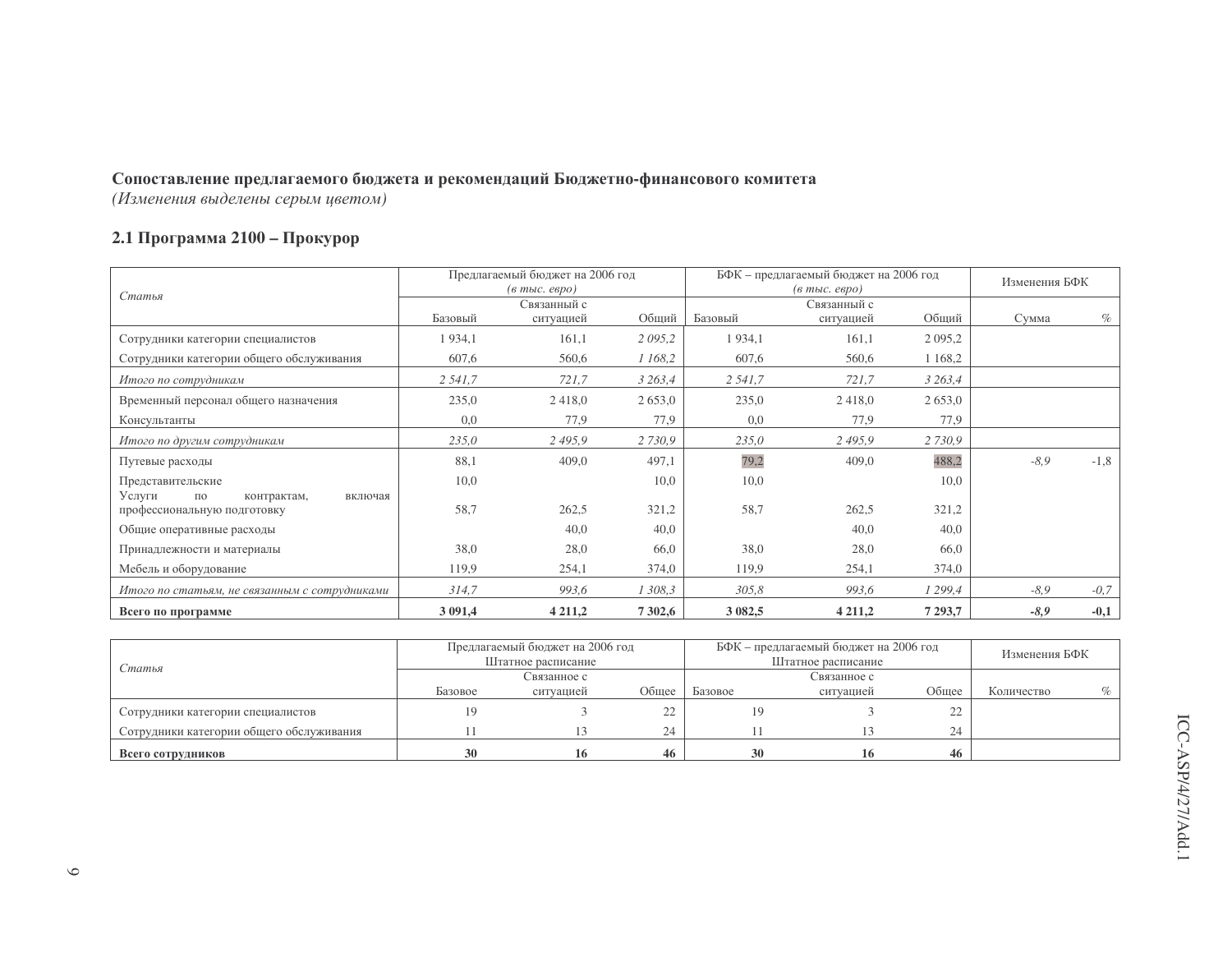(Изменения выделены серым цветом)

#### 2.2 Программа 2200 – Отдел по юрисдикции, дополняемости и сотрудничеству

|                                                                |         | Предлагаемый бюджет на 2006 год<br>$(a \text{ into.} \text{~e}$ gpo $)$ |             |         | БФК - предлагаемый бюджет на 2006 год<br>$(a \text{ molc.} \text{ espo})$ |             | Изменения БФК |        |
|----------------------------------------------------------------|---------|-------------------------------------------------------------------------|-------------|---------|---------------------------------------------------------------------------|-------------|---------------|--------|
| Статья                                                         |         | Связанный с                                                             |             |         | Связанный с                                                               |             |               |        |
|                                                                |         |                                                                         |             |         |                                                                           |             |               |        |
|                                                                | Базовый | ситуацией                                                               | Общий       | Базовый | ситуацией                                                                 | Обший       | Сумма         | $\%$   |
| Сотрудники категории специалистов                              | 685,9   | 541,0                                                                   | 1226,9      | 685,9   | 498,6                                                                     | 1 1 8 4 , 5 | $-42,4$       | $-3,5$ |
| общего<br>Сотрудники<br>категории                              |         |                                                                         |             |         |                                                                           |             |               |        |
| обслуживания                                                   | 108.6   |                                                                         | 108.6       | 108.6   |                                                                           | 108.6       |               |        |
| Итого по сотрудникам                                           | 794,5   | 541,0                                                                   | 1 3 3 5 , 5 | 794,5   | 498,6                                                                     | 1 293,1     | $-42,4$       | $-3,2$ |
| Временный персонал общего назначения                           |         | 169.0                                                                   | 169,0       |         | 211,4                                                                     | 211,4       | 42,4          | 25,1   |
| Итого по другим сотрудникам                                    |         | 169.0                                                                   | 169,0       |         | 211.4                                                                     | 211,4       | 42.4          | 25,1   |
| Путевые расходы                                                | 45,5    | 286,6                                                                   | 332,1       | 29,2    | 286,6                                                                     | 315,8       | $-16,3$       | $-4,9$ |
| Итого<br>$n$ o<br>статьям,<br>He<br>связанным<br>$\mathcal{C}$ |         |                                                                         |             |         |                                                                           |             |               |        |
| сотрудниками                                                   | 45,5    | 286,6                                                                   | 332,1       | 29,2    | 286.6                                                                     | 315,8       | $-16,3$       | $-4,9$ |
| Всего по программе                                             | 840.0   | 996.6                                                                   | 1836.6      | 823,7   | 996.6                                                                     | 1820.3      | $-16,3$       | $-0,9$ |

| татья                                    | Предлагаемый бюджет на 2006 год<br>Штатное расписание |             |       | БФК – предлагаемый бюджет на 2006 год<br>Штатное расписание |             |       | Изменения БФК |  |
|------------------------------------------|-------------------------------------------------------|-------------|-------|-------------------------------------------------------------|-------------|-------|---------------|--|
|                                          |                                                       | Связанное с |       |                                                             | Связанное с |       |               |  |
|                                          | Базовое                                               | ситуацией   | Обшее | Базовое                                                     | ситуацией   | Обшее | Количество    |  |
| Сотрудники категории специалистов        |                                                       |             |       |                                                             |             |       |               |  |
| Сотрудники категории общего обслуживания |                                                       |             |       |                                                             |             |       |               |  |
| Всего сотрудников                        |                                                       |             |       |                                                             |             | 14    |               |  |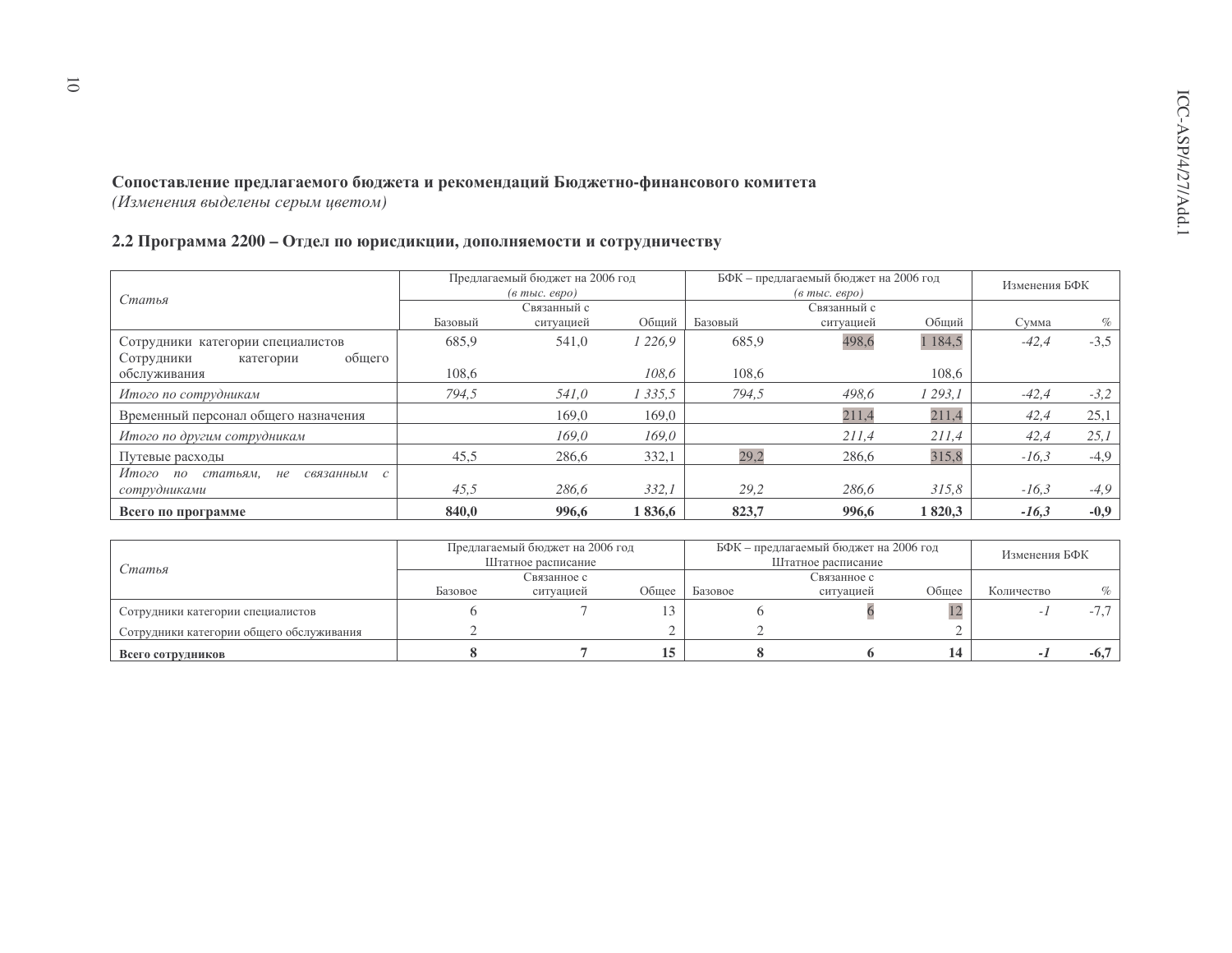(Изменения выделены серым цветом)

#### **2.3 Программа 2300 – Следственный отдел**

|                                               |         | Предлагаемый бюджет на 2006 год<br>$(a \text{ mol.} \text{~} \text{~} \text{~} \text{~} \text{~} \text{~} \text{~}$ |            |         | БФК - предлагаемый бюджет на 2006 год<br>$(a \text{ mol.} \text{ espo})$ |            | Изменения БФК |                  |
|-----------------------------------------------|---------|---------------------------------------------------------------------------------------------------------------------|------------|---------|--------------------------------------------------------------------------|------------|---------------|------------------|
| Статья                                        |         | Связанный с                                                                                                         |            |         | Связанный с                                                              |            |               |                  |
|                                               | Базовый | ситуацией                                                                                                           | Общий      | Базовый | ситуацией                                                                | Общий      | Сумма         | $\%$             |
| Сотрудники категории специалистов             | 460,0   | 5 3 4 7 , 0                                                                                                         | 5 807,0    | 460,0   | 5 3 4 7 , 0                                                              | 5 807,0    |               |                  |
| Сотрудники категории общего обслуживания      | 108,6   | 1 350,4                                                                                                             | 1459,0     | 108,6   | 1 290,0                                                                  | 1 398,6    | $-60,4$       | 4,1              |
| Итого по сотрудникам                          | 568.6   | 6 697.4                                                                                                             | 7 266,0    | 568,6   | 6 637,0                                                                  | 7 205.6    | $-60,4$       | 0,8              |
| Временный персонал общего назначения          |         | 145,0                                                                                                               | 145,0      |         | 145,0                                                                    | 145,0      |               |                  |
| Итого по другим сотрудникам                   |         | 145,0                                                                                                               | 145,0      |         | 145,0                                                                    | 145,0      |               |                  |
| Путевые расходы                               | 24,0    | 1 3 1 1 .5                                                                                                          | 1 3 3 5 .5 | 9,0     | 1 3 1 1 .5                                                               | 1 3 2 0 .5 | $-15,0$       | 1,1              |
| Общие оперативные расходы                     |         | 18.4                                                                                                                | 18,4       |         | 18,4                                                                     | 18,4       |               |                  |
| Принадлежности и материалы                    |         | 90,2                                                                                                                | 90,2       |         | 90,2                                                                     | 90,2       |               |                  |
| Мебель и оборудование                         |         | 10,0                                                                                                                | 10,0       |         | 10,0                                                                     | 10,0       |               |                  |
| Итого по статьям, не связанным с сотрудниками | 24,0    | 1 430,1                                                                                                             | 1 454,1    | 9.0     | 1 430,1                                                                  | 1439,1     | $-15,0$       | 1,0              |
| Всего по программе                            | 592,6   | 8 2 7 2 , 5                                                                                                         | 8 8 6 5, 1 | 577,6   | 8 2 1 2 , 1                                                              | 8789,7     | $-75,4$       | 0.9 <sub>0</sub> |

| Статья                                   | Предлагаемый бюджет на 2006 год<br>Штатное расписание |           |       |         | БФК – предлагаемый бюджет на 2006 год<br>Штатное расписание |       | Изменения БФК |        |  |
|------------------------------------------|-------------------------------------------------------|-----------|-------|---------|-------------------------------------------------------------|-------|---------------|--------|--|
|                                          | Связанное с                                           |           |       |         | Связанное с                                                 |       |               |        |  |
|                                          | Базовое                                               | ситуацией | Обшее | Базовое | ситуацией                                                   | Обшее | Количество    | $\%$   |  |
| Сотрудники категории специалистов        |                                                       |           | 74    |         |                                                             |       |               |        |  |
| Сотрудники категории общего обслуживания |                                                       |           | 30    |         |                                                             |       |               | $-6.7$ |  |
| Всего сотрудников                        |                                                       | 99        | 104   |         | 97                                                          | 102   |               | $-1.9$ |  |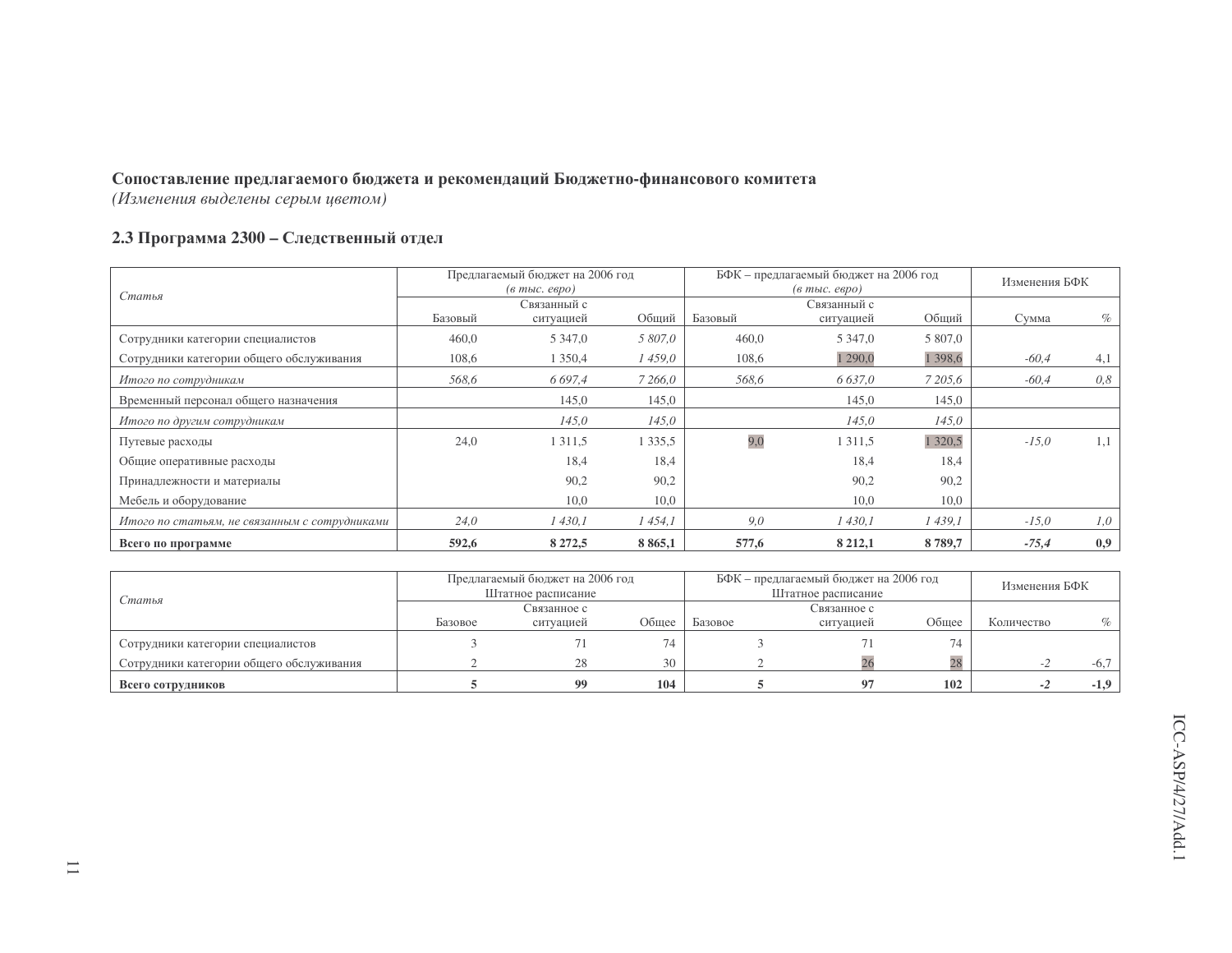# Сопоставление предлагаемого бюджета и рекомендаций Бюджетно-финансового комитета<br>(Изменения выделены серым цветом)

#### 2.4 Программа 2400 – Отдел уголовного преследования

|                                                        |         | Предлагаемый бюджет на 2006 год      |             |                                  | БФК - предлагаемый бюджет на 2006 год |             | Изменения БФК |         |
|--------------------------------------------------------|---------|--------------------------------------|-------------|----------------------------------|---------------------------------------|-------------|---------------|---------|
| Статья                                                 |         | $(a \text{ into.} \text{~e}$ gpo $)$ |             | $(a \text{ molc.} \text{ espo})$ |                                       |             |               |         |
|                                                        |         | Связанный с                          |             |                                  | Связанный с                           |             |               |         |
|                                                        | Базовый | ситуацией                            | Общий       | Базовый                          | ситуацией                             | Общий       | Сумма         | %       |
| Сотрудники категории специалистов                      | 446,4   | 889,7                                | 2 3 3 6, 1  | 446,4                            | 1782,6                                | 2 2 2 9 , 0 | $-107,1$      | $-4,6$  |
| общего<br>Сотрудники<br>категории                      |         |                                      |             |                                  |                                       |             |               |         |
| обслуживания                                           | 108.6   | 349,6                                | 458,2       | 108,6                            | 228,8                                 | 337,4       | $-120.8$      | $-26,4$ |
| Итого по сотрудникам                                   | 555,0   | 2 2 3 9 3                            | 2 794,3     | 555,0                            | 2011,4                                | 2 566.4     | $-227,9$      | $-8,2$  |
| Временный персонал общего назначения                   |         | 192,0                                | 192,0       |                                  | 192,0                                 | 192,0       |               |         |
| Итого по другим сотрудникам                            |         | 192.0                                | 192,0       |                                  | 192.0                                 | 192.0       |               |         |
| Путевые расходы                                        | 44,4    | 179,6                                | 224,0       | 34,6                             | 179,6                                 | 214,2       | $-9,8$        | $-4,4$  |
| Итого<br>n <sub>O</sub><br>статьям,<br>He<br>связанным |         |                                      |             |                                  |                                       |             |               |         |
| сотрудниками                                           | 44,4    | 179,6                                | 224,0       | 34,6                             | 179,6                                 | 214,2       | $-9,8$        | $-4,4$  |
| Всего по программе                                     | 599.4   | 2 6 1 0,9                            | 3 2 1 0 , 3 | 589,6                            | 2 3 8 3 .0                            | 2972.6      | $-237,7$      | $-7,4$  |

| <u>'татья</u>                            | Предлагаемый бюджет на 2006 год<br>Штатное расписание |             |          | БФК – предлагаемый бюджет на 2006 год<br>Штатное расписание |             |       | Изменения БФК |         |
|------------------------------------------|-------------------------------------------------------|-------------|----------|-------------------------------------------------------------|-------------|-------|---------------|---------|
|                                          |                                                       | Связанное с |          |                                                             | Связанное с |       |               |         |
|                                          | Базовое                                               | ситуацией   | Обшее    | Базовое                                                     | ситуацией   | Обшее | Количество    |         |
| Сотрудники категории специалистов        |                                                       | ∸           | <u>_</u> |                                                             | 20          | 23    |               | $-8,0$  |
| Сотрудники категории общего обслуживания |                                                       |             |          |                                                             |             |       |               | $-33.3$ |
| Всего сотрудников                        |                                                       |             |          |                                                             | <b>26</b>   |       |               | $-16,2$ |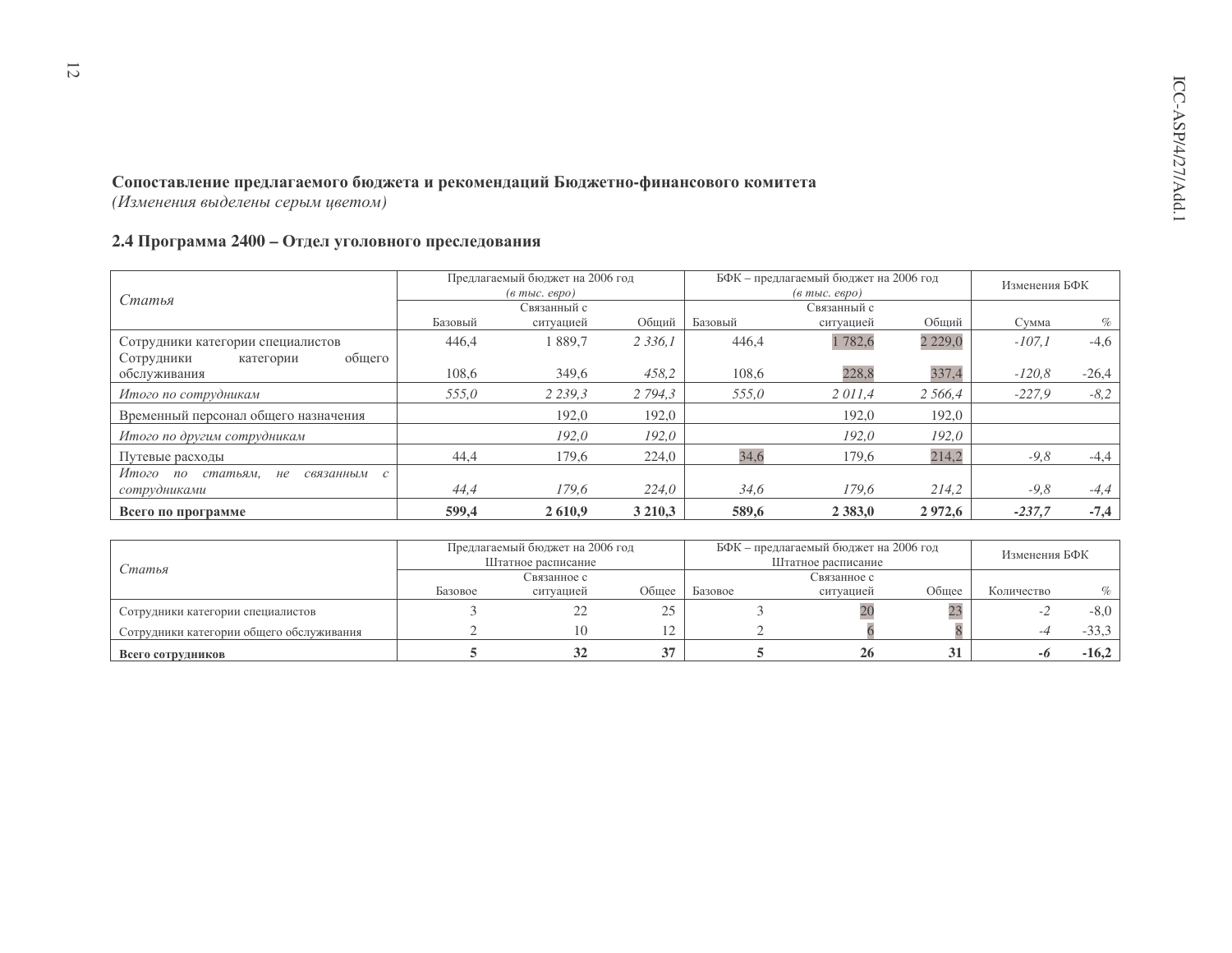(Изменения выделены серым цветом)

#### **3. Основная программа III – Секретариат Суда**

|                                                                                      |           | Предлагаемый бюджет на 2006 год<br>$(a \text{ molc.} \text{ espo})$ |             |            | БФК - предлагаемый бюджет на 2006 год<br>$(e$ m <sub>bl</sub> $c$ , eepo) |             | Изменения БФК |         |
|--------------------------------------------------------------------------------------|-----------|---------------------------------------------------------------------|-------------|------------|---------------------------------------------------------------------------|-------------|---------------|---------|
| Статья                                                                               |           | Связанный с                                                         |             |            | Связанный с                                                               |             |               |         |
|                                                                                      | Базовый   | ситуацией                                                           | Общий       | Базовый    | ситуацией                                                                 | Общий       | Сумма         | $\%$    |
| Сотрудники категории специалистов                                                    | 9536,9    | 4 4 5 2, 5                                                          | 13 989,4    | 9 4 4 7,0  | 4 2 5 3 , 1                                                               | 13 700,1    | $-289,3$      | $-2,1$  |
| Сотрудники категории общего обслуживания                                             | 6 9 29, 5 | 4 3 8 8 , 0                                                         | 11 317,5    | 6 808,6    | 3 850,3                                                                   | 10 658,9    | $-658,6$      | $-5,8$  |
| Итого по сотрудникам                                                                 | 16 466,4  | 8 840,5                                                             | 25 306,9    | 16 255,6   | 8 103,4                                                                   | 24 359,0    | $-947.9$      | $-3,7$  |
| Временный персонал общего назначения<br>Временный<br>обслуживания<br>персонал<br>ДЛЯ | 910,0     | 433,1                                                               | 1 3 4 3 , 1 | 917,0      | 759,4                                                                     | 1 676,4     | 333,3         | 24,8    |
| заседаний                                                                            | 312,5     |                                                                     | 312,5       | 312,5      |                                                                           | 312,5       |               |         |
| Сверхурочные                                                                         | 160,1     | 109,5                                                               | 269,6       | 160,1      | 109,5                                                                     | 269,6       |               |         |
| Консультанты                                                                         | 77,0      | 65,0                                                                | 142,0       | 77,0       | 65,0                                                                      | 142,0       |               |         |
| Итого по другим сотрудникам                                                          | 1459,6    | 607,6                                                               | 2 067,2     | 1466,6     | 933,9                                                                     | 2 400,5     | 333,3         | 16,1    |
| Путевые расходы                                                                      | 363,2     | 1 0 5 7 , 7                                                         | 1420,9      | 254,4      | 1 0 5 7, 7                                                                | 1 3 1 2, 1  | $-108,8$      | $-7,7$  |
| Представительские                                                                    | 17,0      |                                                                     | 17,0        | 17,0       |                                                                           | 17,0        |               |         |
| Услуги по контрактам, включая<br>профессиональную подготовку                         | 2 2 6 7 3 | 5 0 2 2, 2                                                          | 7 2 8 9 . 5 | 2 2 6 5 .5 | 4 684,8                                                                   | 6 9 5 0 3   | $-339,2$      | $-4,7$  |
| Общие оперативные расходы                                                            | 6 197,7   | 4 3 1 0 , 6                                                         | 10 508,3    | 5 201,6    | 4 010,6                                                                   | 9 212,2     | $-1296.1$     | $-12,3$ |
| Принадлежности и материалы                                                           | 681,8     | 386,5                                                               | 1 068,3     | 681,8      | 386,5                                                                     | 1 068,3     |               |         |
| Мебель и оборудование                                                                | 752,3     | 476,3                                                               | 1 2 2 8 . 6 | 752,3      | 476,3                                                                     | 1 2 2 8 . 6 |               |         |
| Итого по статьям, не связанным с сотрудниками                                        | 10 279,3  | 11 253,3                                                            | 21 532,6    | 9 172,6    | 10 615,9                                                                  | 19788,4     | $-1744,2$     | $-8,1$  |
| Всего по Основной программе III                                                      | 28 205,3  | 20 701,4                                                            | 48 906,7    | 26 894,8   | 19 653,2                                                                  | 46 548,0    | $-2358,7$     | $-4,8$  |

| Статья                                   | Предлагаемый бюджет на 2006 год<br>Штатное расписание |           |       |             | БФК – предлагаемый бюджет на 2006 год<br>Штатное расписание |       | Изменения БФК |        |
|------------------------------------------|-------------------------------------------------------|-----------|-------|-------------|-------------------------------------------------------------|-------|---------------|--------|
|                                          | Связанное с                                           |           |       | Связанное с |                                                             |       |               |        |
|                                          | Базовое                                               | ситуацией | Обшее | Базовое     | ситуацией                                                   | Обшее | Количество    | $\%$   |
| Сотрудники категории специалистов        | 98                                                    |           | 157   |             |                                                             | 150   |               | $-4,5$ |
| Сотрудники категории общего обслуживания | 132                                                   | 121       | 253   | 128         | 101                                                         | 229   |               | $-9,5$ |
| Всего сотрудников                        | 230                                                   | 180       | 410   | 223         | 156                                                         | 379   | $-3x$         | $-7,6$ |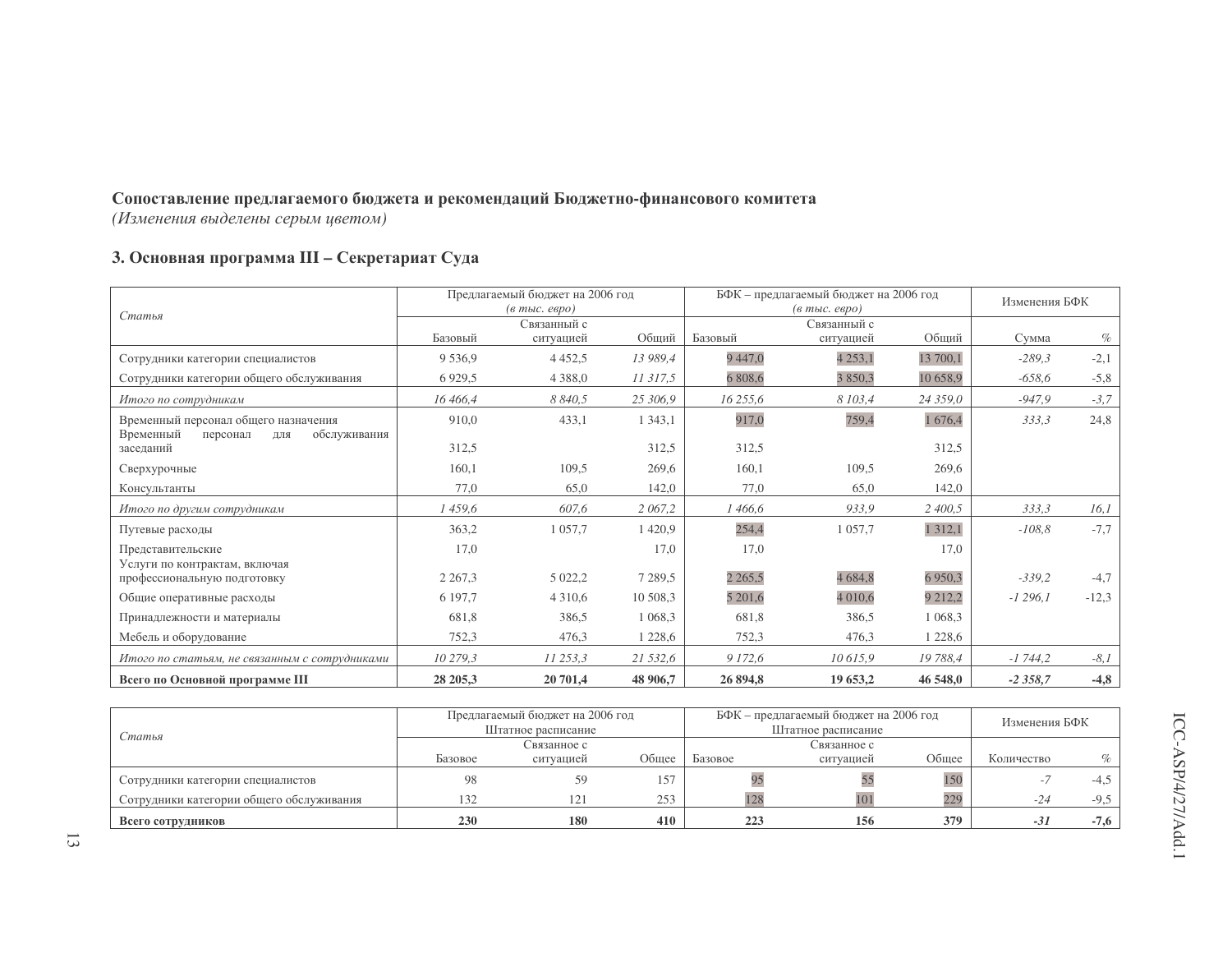(Изменения выделены серым цветом)

#### 3.1 Программа 3100 – Канцелярия Секретаря

|                                                        |             | Предлагаемый бюджет на 2006 год                         |             |             | БФК - предлагаемый бюджет на 2006 год |             | Изменения БФК |        |
|--------------------------------------------------------|-------------|---------------------------------------------------------|-------------|-------------|---------------------------------------|-------------|---------------|--------|
| Статья                                                 |             | $(a \text{ mol.} \text{ e }\text{e}\text{ }p\text{ }o)$ |             |             | $(a \text{ mol.} \text{ espo})$       |             |               |        |
|                                                        |             | Связанный с                                             |             |             | Связанный с                           |             |               |        |
|                                                        | Базовый     | ситуацией                                               | Общий       | Базовый     | ситуацией                             | Общий       | Сумма         | $\%$   |
| Сотрудники категории специалистов                      | 1959,3      | 47,6                                                    | 2 006,9     | 1874,5      | 47,6                                  | 1922,1      | $-84,8$       | $-4,2$ |
| Сотрудники категории общего обслуживания               | 2 3 6 6,4   | 180,1                                                   | 3 5 4 6, 5  | 2 3 3 6 , 2 | 968,7                                 | 3 3 0 4 , 9 | $-241,6$      | $-6,8$ |
| Итого по сотрудникам                                   | 4 3 2 5 , 7 | 1 227,7                                                 | 5 5 5 3 , 4 | 4 2 1 0 , 7 | 1016,3                                | 5 2 2 7,0   | $-326,4$      | $-5,9$ |
| Временный персонал общего назначения                   | 760,0       | 30,0                                                    | 790,0       | 802,4       | 241,4                                 | 1 043,8     | 253,8         | 32,1   |
| Сверхурочные                                           | 124,4       | 43,5                                                    | 167,9       | 124,4       | 43,5                                  | 167,9       |               |        |
| Итого по другим сотрудникам                            | 884,4       | 73,5                                                    | 957,9       | 926,8       | 284,9                                 | 1 211,7     | 253,8         | 26,5   |
| Путевые расходы                                        | 76,5        | 257,4                                                   | 333,9       | 53,7        | 257,4                                 | 311,1       | $-22,8$       | $-6,8$ |
| Представительские                                      | 10,0        |                                                         | 10,0        | 10,0        |                                       | 10,0        |               |        |
| Услуги<br>$\Pi$ <sup>O</sup><br>контрактам,<br>включая |             |                                                         |             |             |                                       |             |               |        |
| профессиональную подготовку                            | 188,5       | 105,5                                                   | 294,0       | 188,5       | 105,5                                 | 294,0       |               |        |
| Общие оперативные расходы                              | 122,0       | 30,0                                                    | 152,0       | 122,0       | 30,0                                  | 152,0       |               |        |
| Принадлежности и материалы                             | 119,2       | 84,1                                                    | 203,3       | 119,2       | 84,1                                  | 203,3       |               |        |
| Мебель и оборудование                                  | 98,0        | 107,1                                                   | 205,1       | 98,0        | 107,1                                 | 205,1       |               |        |
| Итого по статьям, не связанным с сотрудниками          | 614,2       | 584,1                                                   | 1 198,3     | 591,4       | 584,1                                 | 1 175,5     | $-22,8$       | $-1,9$ |
| Всего по программе                                     | 5 824,3     | 1885,3                                                  | 7 709,6     | 5728,9      | 1885,3                                | 7 614,2     | $-95,4$       | $-1,2$ |

| <u>'татья</u>                            | Предлагаемый бюджет на 2006 год<br>Штатное расписание |             |       | БФК – предлагаемый бюджет на 2006 год<br>Штатное расписание |             |       | Изменения БФК |         |
|------------------------------------------|-------------------------------------------------------|-------------|-------|-------------------------------------------------------------|-------------|-------|---------------|---------|
|                                          |                                                       | Связанное с |       |                                                             | Связанное с |       |               |         |
|                                          | Базовое                                               | ситуацией   | Обшее | Базовое                                                     | ситуацией   | Обшее | Количество    |         |
| Сотрудники категории специалистов        |                                                       |             | 20    |                                                             |             | 18    |               | $-10,0$ |
| Сотрудники категории общего обслуживания | 44                                                    |             | 69    |                                                             |             |       |               | $-11.6$ |
| Всего сотрудников                        | -63                                                   |             | 89    | 60                                                          | 19          | 79    | $-10$         |         |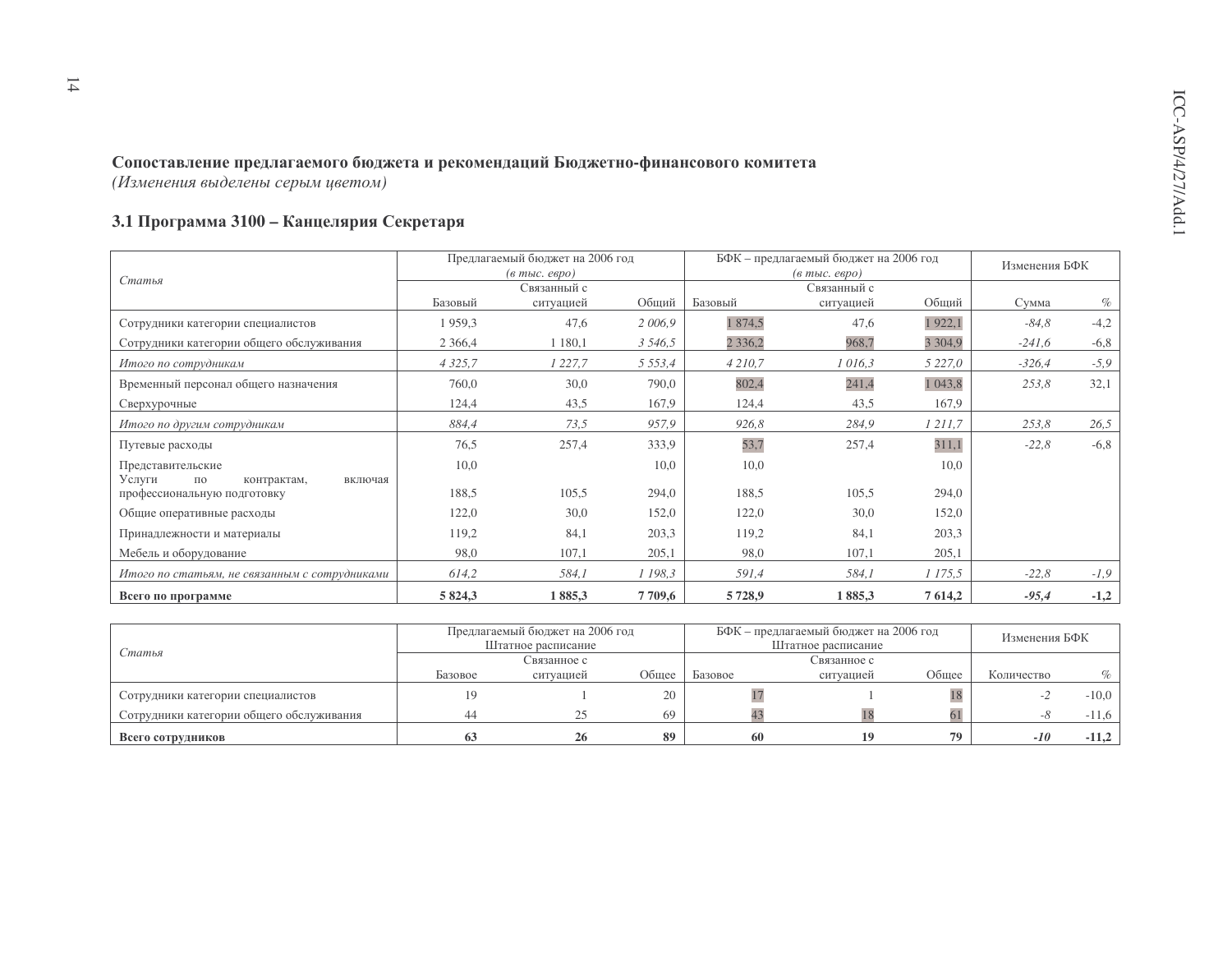(Изменения выделены серым цветом)

#### 3.2 Программа 3200 – Отдел общего административного обслуживания

|                                                                                       |             | Предлагаемый бюджет на 2006 год<br>$(a \text{ molc.} \text{ espo})$ |             |            | БФК - предлагаемый бюджет на 2006 год<br>$(e$ m <sub>bl</sub> $c$ , eepo) |             | Изменения БФК |          |
|---------------------------------------------------------------------------------------|-------------|---------------------------------------------------------------------|-------------|------------|---------------------------------------------------------------------------|-------------|---------------|----------|
| Статья                                                                                |             | Связанный с                                                         |             |            | Связанный с                                                               |             |               |          |
|                                                                                       | Базовый     | ситуацией                                                           | Общий       | Базовый    | ситуацией                                                                 | Общий       | Сумма         | $\%$     |
| Сотрудники категории специалистов                                                     | 3 0 5 2 , 2 | 691,2                                                               | 3743,4      | 3 0 0 9, 8 | 691,2                                                                     | 3701,0      | $-42,4$       | $-1,1$   |
| Сотрудники категории общего обслуживания                                              | 3 5 1 5 , 1 | 811,3                                                               | 4 3 2 6, 4  | 3 3 9 4 3  | 660,3                                                                     | 4 0 5 4 , 6 | $-271,8$      | $-6,3$   |
| Итого по сотрудникам                                                                  | 6 5 6 7, 3  | 1 502,5                                                             | 8 069,8     | 6 404,1    | 1 351,5                                                                   | 7755,6      | $-314,2$      | $-3,9$   |
| Временный персонал общего назначения                                                  | 150,0       |                                                                     | 150,0       | $_{0,0}$   |                                                                           | $_{0,0}$    | $-150,0$      | $-100,0$ |
| Временный<br>персонал<br>обслуживания<br>ДЛЯ<br>заседаний                             | 32,5        |                                                                     | 32,5        | 32,5       |                                                                           | 32,5        |               |          |
| Сверхурочные                                                                          | 35,7        | 36,0                                                                | 71,7        | 35,7       | 36,0                                                                      | 71,7        |               |          |
| Консультанты                                                                          | 50,0        | 35,0                                                                | 85,0        | 50,0       | 35,0                                                                      | 85,0        |               |          |
| Итого по другим сотрудникам                                                           | 268,2       | 71,0                                                                | 339,2       | 118,2      | 71,0                                                                      | 189,2       | $-150,0$      | $-44,2$  |
| Путевые расходы                                                                       | 102,5       | 56,0                                                                | 158,5       | 71,8       | 56,0                                                                      | 127,8       | $-30,8$       | $-19,4$  |
| Услуги<br>$\Pi$ <sup>O</sup><br>контрактам,<br>включая<br>профессиональную подготовку | 1564,4      | 292,0                                                               | 1856,4      | 1564,4     | 292,0                                                                     | 1856,4      |               |          |
| Общие оперативные расходы                                                             | 4 3 2 2 , 1 | 2 4 5 1 , 1                                                         | 6 7 7 3 , 2 | 4 0 2 2, 1 | 2 151,1                                                                   | 6 173,2     | $-600.0$      | $-8,9$   |
| Принадлежности и материалы                                                            | 310,0       | 202,6                                                               | 512,6       | 310,0      | 202,6                                                                     | 512,6       |               |          |
| Мебель и оборудование                                                                 | 520,7       | 336,0                                                               | 856,7       | 520,7      | 336,0                                                                     | 856,7       |               |          |
| Итого по статьям, не связанным с сотрудниками                                         | 6 819,7     | 3 3 3 7 , 7                                                         | 10 157,4    | 6489,0     | 3 0 3 7 , 7                                                               | 9 5 26,7    | $-630,8$      | $-6,2$   |
| Всего по программе                                                                    | 13 655,2    | 4911,2                                                              | 18 566,4    | 13 011,3   | 4 4 6 0, 2                                                                | 17 471,5    | $-1095,0$     | $-5,9$   |

| татья                                    | Предлагаемый бюджет на 2006 год<br>Штатное расписание |           |       | БФК – предлагаемый бюджет на 2006 год<br>Штатное расписание |           |       | Изменения БФК |         |
|------------------------------------------|-------------------------------------------------------|-----------|-------|-------------------------------------------------------------|-----------|-------|---------------|---------|
|                                          | Связанное с                                           |           |       | Связанное с                                                 |           |       |               |         |
|                                          | Базовое                                               | ситуацией | Обшее | Базовое                                                     | ситуацией | Обшее | Количество    | $\%$    |
| Сотрудники категории специалистов        | 32                                                    |           | 40    |                                                             |           | 39    |               | $-2,5$  |
| Сотрудники категории общего обслуживания | 68                                                    |           | 90    |                                                             |           |       |               | $-10.0$ |
| Всего сотрудников                        | 100                                                   | 30        | 130   | 95                                                          | 25        | 120   | -10           | $-7.7$  |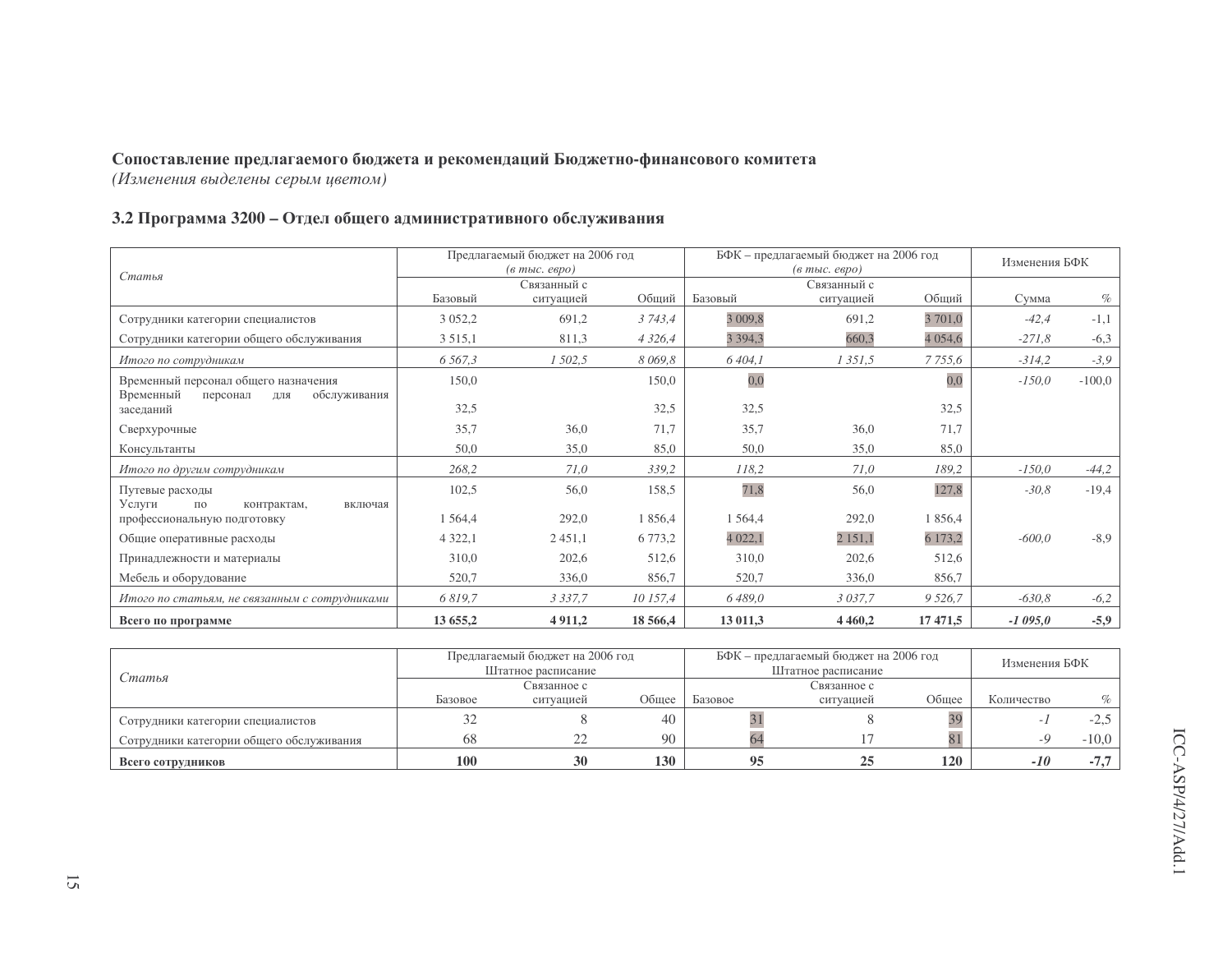(Изменения выделены серым цветом)

#### **3.3 Programme 3300 – Отдел обслуживания Суда**

|                                                              |             | Предлагаемый бюджет на 2006 год<br>$(a \text{ molc.} \text{ espo})$ |             |            | БФК - предлагаемый бюджет на 2006 год<br>$(a \text{ molc.} \text{ espo})$ |             | Изменения БФК |         |
|--------------------------------------------------------------|-------------|---------------------------------------------------------------------|-------------|------------|---------------------------------------------------------------------------|-------------|---------------|---------|
| Статья                                                       |             | Связанный с                                                         |             |            | Связанный с                                                               |             |               |         |
|                                                              | Базовый     | ситуацией                                                           | Общий       | Базовый    | ситуацией                                                                 | Общий       | Сумма         | $\%$    |
| Сотрудники категории специалистов                            | 2670,7      | 3 0 4 5 , 8                                                         | 5 716,5     | 2670,7     | 2 8 4 6, 4                                                                | 5 5 1 7, 1  | $-199,4$      | $-3,5$  |
| Сотрудники категории общего обслуживания                     | 325,7       | 2 0 78,8                                                            | 2 404,5     | 325,7      | 1963,9                                                                    | 2 2 8 9 , 6 | $-114,9$      | $-4,8$  |
| Итого по сотрудникам                                         | 2 9 9 6, 4  | 5 1 24,6                                                            | 8 121,0     | 2 9 9 6, 4 | 4 810,3                                                                   | 7806,7      | $-314,3$      | $-3,9$  |
| Временный персонал общего назначения                         |             | 386,4                                                               | 386,4       | 114,6      | 501,3                                                                     | 615,9       | 229,5         | 59,4    |
| Временный персонал для обслуживания<br>заседаний             | 280,0       |                                                                     | 280,0       | 280,0      |                                                                           | 280,0       |               |         |
| Сверхурочные                                                 |             | 30,0                                                                | 30,0        | 0,0        | 30,0                                                                      | 30,0        |               |         |
| Консультанты                                                 | 11,0        | 30,0                                                                | 41,0        | 11,0       | 30,0                                                                      | 41,0        |               |         |
| Итого по другим сотрудникам                                  | 291,0       | 446,4                                                               | 737,4       | 405,6      | 561,3                                                                     | 966,9       | 229,5         | 31,1    |
| Путевые расходы                                              | 42,8        | 661,0                                                               | 703,8       | 30,0       | 661,0                                                                     | 691,0       | $-12,8$       | $-1,8$  |
| Услуги по контрактам, включая<br>профессиональную подготовку | 308,0       | 1 041,0                                                             | 1 3 4 9 , 0 | 308,0      | 1 041,0                                                                   | 1 3 4 9 , 0 |               |         |
| Общие оперативные расходы                                    | 1 663,6     | 1829,5                                                              | 3 4 9 3 , 1 | 967,5      | 1829,5                                                                    | 2797,0      | $-696,1$      | $-19.9$ |
| Принадлежности и материалы                                   | 22,7        | 83,8                                                                | 106,5       | 22,7       | 83,8                                                                      | 106,5       |               |         |
| Мебель и оборудование                                        | 133,6       | 5,2                                                                 | 138,8       | 133,6      | 5,2                                                                       | 138,8       |               |         |
| Итого по статьям, не связанным с сотрудниками                | 2 170,7     | 3 620,5                                                             | 5 791,2     | 1461,8     | 3 620,5                                                                   | 5 082,3     | $-708,9$      | $-12,2$ |
| Всего по программе                                           | 5 4 5 8 , 1 | 9 1 9 1,5                                                           | 14 649,6    | 4863,8     | 8 9 9 2, 1                                                                | 13855,9     | $-793,7$      | $-5,4$  |

| <u>'татья</u>                            | Предлагаемый бюджет на 2006 год<br>Штатное расписание |             |       |         | БФК – предлагаемый бюджет на 2006 год<br>Штатное расписание |       | Изменения БФК |        |
|------------------------------------------|-------------------------------------------------------|-------------|-------|---------|-------------------------------------------------------------|-------|---------------|--------|
|                                          |                                                       | Связанное с |       |         | Связанное с                                                 |       |               |        |
|                                          | Базовое                                               | ситуацией   | Обшее | Базовое | ситуацией                                                   | Обшее | Количество    | $\%$   |
| Сотрудники категории специалистов        | 21                                                    |             | 68    |         |                                                             |       |               | $-5.9$ |
| Сотрудники категории общего обслуживания |                                                       |             | 61    |         |                                                             |       |               | $-9,8$ |
| Всего сотрудников                        |                                                       | 96          | 129   |         |                                                             | 119   | $-10$         | $-7,8$ |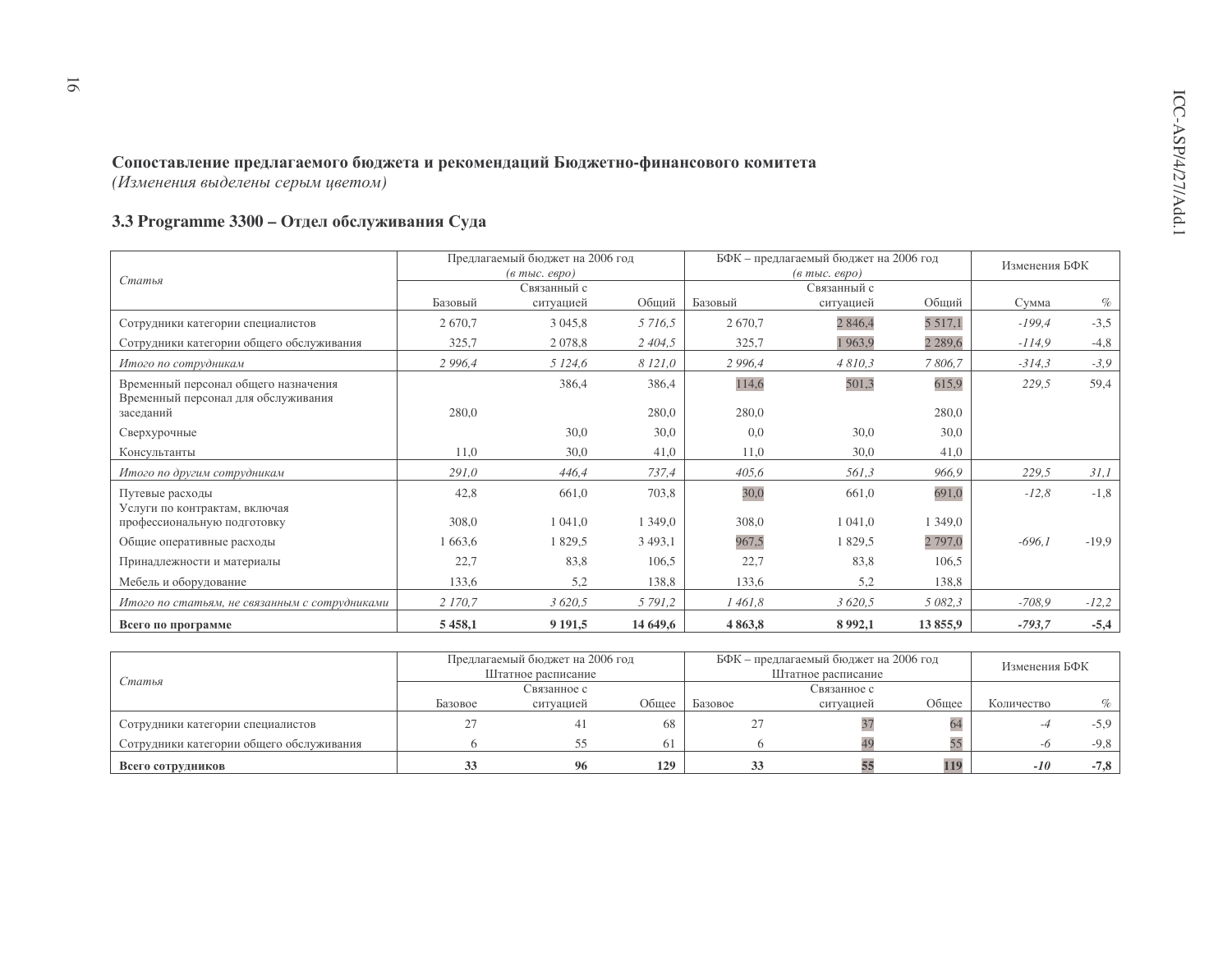(Изменения выделены серым цветом)

#### 3.4 Программа 3400 – Секция общественной информации и документации

|                                                        | Предлагаемый бюджет на 2006 год<br>$(a \text{ mol.} \text{ e}\text{e} \text{p}o)$ |             |             | БФК - предлагаемый бюджет на 2006 год<br>$(a \text{ into.} \text{~e}$ gpo $)$ |             |        | Изменения БФК |         |
|--------------------------------------------------------|-----------------------------------------------------------------------------------|-------------|-------------|-------------------------------------------------------------------------------|-------------|--------|---------------|---------|
| Статья                                                 |                                                                                   | Связанный с |             |                                                                               | Связанный с |        |               |         |
|                                                        | Базовый                                                                           | ситуацией   | Общий       | Базовый                                                                       | ситуацией   | Обший  | Сумма         | $\%$    |
| Сотрудники категории специалистов                      | 588,3                                                                             |             | 588,3       | 538,4                                                                         |             | 538,4  | $-49,9$       | $-8,5$  |
| Сотрудники категории общего обслуживания               | 258,0                                                                             | 124,8       | 382,8       | 258,0                                                                         | 64,4        | 322,4  | $-60,4$       | $-15,8$ |
| Итого по сотрудникам                                   | 846,3                                                                             | 124,8       | 971,1       | 796,4                                                                         | 64,4        | 860,8  | $-110,3$      | $-11,4$ |
| Путевые расходы                                        | 17,5                                                                              | 30,0        | 47,5        | 12,3                                                                          | 30,0        | 42,3   | $-5,3$        | $-11,1$ |
| Услуги<br>включая<br>$\Pi$ <sup>O</sup><br>контрактам, |                                                                                   |             |             |                                                                               |             |        |               |         |
| профессиональную подготовку                            | 98,0                                                                              | 210,0       | 308.0       | 98,0                                                                          | 210.0       | 308,0  |               |         |
| Общие оперативные расходы                              | 7,0                                                                               |             | 7.0         | 7,0                                                                           |             | 7,0    |               |         |
| Принадлежности и материалы                             | 219,9                                                                             |             | 219,9       | 219,9                                                                         |             | 219,9  |               |         |
| Итого по статьям, не связанным с сотрудниками          | 342,4                                                                             | 240,0       | 582,4       | 337,2                                                                         | 240,0       | 577,2  | $-5.3$        | $-0,9$  |
| Всего по программе                                     | 188,7                                                                             | 364,8       | 1 5 5 3 , 5 | 1 1 3 3 , 6                                                                   | 304,4       | 1438,0 | $-115,6$      | $-7,4$  |

| Статья                                   | Предлагаемый бюджет на 2006 год<br>Штатное расписание |             |       |         |             |       | БФК – предлагаемый бюджет на 2006 год<br>Штатное расписание |         | Изменения БФК |  |
|------------------------------------------|-------------------------------------------------------|-------------|-------|---------|-------------|-------|-------------------------------------------------------------|---------|---------------|--|
|                                          |                                                       | Связанное с |       |         | ∴вязанное с |       |                                                             |         |               |  |
|                                          | Базовое                                               | ситуацией   | Обшее | Базовое | ситуацией   | Обшее | Количество                                                  |         |               |  |
| Сотрудники категории специалистов        |                                                       |             |       |         |             |       |                                                             | $-14.3$ |               |  |
| Сотрудники категории общего обслуживания |                                                       |             |       |         |             |       |                                                             | $-11,8$ |               |  |
| Всего сотрудников                        |                                                       |             | 24    |         | 10          | 41    |                                                             | $-12,5$ |               |  |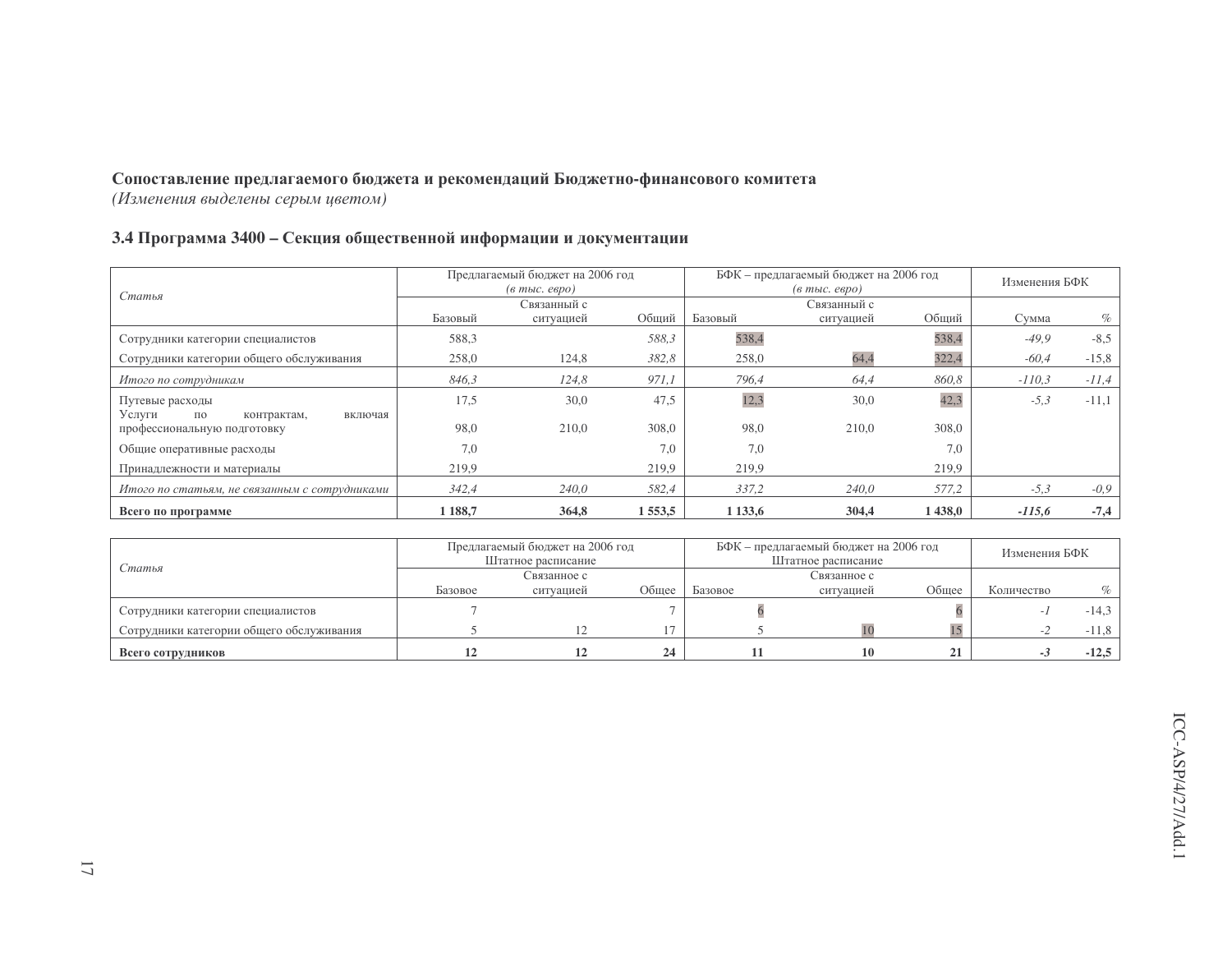(Изменения выделены серым цветом)

#### 3.5 Программа 3500 – Отдел по делам потерпевших и адвокатов

|                                                                             | Предлагаемый бюджет на 2006 год<br>$(a \text{ mol.} \text{ e }\text{e}\text{po})$ |             |             |         | БФК - предлагаемый бюджет на 2006 год<br>$(a \text{ molc.} \text{ espo})$ |             | Изменения БФК |         |
|-----------------------------------------------------------------------------|-----------------------------------------------------------------------------------|-------------|-------------|---------|---------------------------------------------------------------------------|-------------|---------------|---------|
| Статья                                                                      |                                                                                   | Связанный с |             |         | Связанный с                                                               |             |               |         |
|                                                                             | Базовый                                                                           | ситуацией   | Общий       | Базовый | ситуацией                                                                 | Общий       | Сумма         | $\%$    |
| Сотрудники категории специалистов                                           | 1 107,5                                                                           | 667,9       | 1775,4      | 1 107.5 | 667,9                                                                     | 1 775,4     |               |         |
| Сотрудники категории общего обслуживания                                    | 410,0                                                                             | 193,0       | 603,0       | 410,0   | 193,0                                                                     | 603,0       |               |         |
| Итого по сотрудникам                                                        | 1517,5                                                                            | 860,9       | 2 3 7 8, 4  | 1517,5  | 860,9                                                                     | 2 3 7 8 , 5 |               |         |
| Временный персонал общего назначения                                        |                                                                                   | 16,7        | 16,7        |         | 16,7                                                                      | 16,7        |               |         |
| Консультанты                                                                | 16,0                                                                              |             | 16,0        | 16,0    |                                                                           | 16,0        |               |         |
| Итого по другим сотрудникам                                                 | 16,0                                                                              | 16,7        | 32,7        | 16,0    | 16,7                                                                      | 32,7        |               |         |
| Путевые расходы<br>Услуги                                                   | 53,9                                                                              | 53,3        | 107,2       | 37,7    | 53,3                                                                      | 91,0        | $-16,2$       | $-15,1$ |
| $\Pi$ <sup>O</sup><br>контрактам,<br>включая<br>профессиональную подготовку | 18,4                                                                              | 3 3 7 3 , 7 | 3 3 9 2 , 1 | 16,6    | 3 0 3 6 , 3                                                               | 3 0 5 2, 9  | $-339,2$      | $-10,0$ |
| Принадлежности и материалы                                                  |                                                                                   | 16,0        | 16,0        |         | 16,0                                                                      | 16,0        |               |         |
| Мебель и оборудование                                                       |                                                                                   | 28,0        | 28,0        |         | 28,0                                                                      | 28,0        |               |         |
| Итого по статьям, не связанным с сотрудниками                               | 72,3                                                                              | 3471,0      | 3543.3      | 54,3    | 3 133,6                                                                   | 3 187,9     | $-355,4$      | $-10,0$ |
| Всего по программе                                                          | 1605.8                                                                            | 4 3 4 8 . 6 | 5 9 5 4 4   | 1587.8  | 4 0 1 1.2                                                                 | 5 599,0     | $-355,4$      | $-6,0$  |

| <u>'татья</u>                            | Предлагаемый бюджет на 2006 год<br>Штатное расписание |             |       |         | БФК – предлагаемый бюджет на 2006 год<br>Штатное расписание |       | Изменения БФК |  |
|------------------------------------------|-------------------------------------------------------|-------------|-------|---------|-------------------------------------------------------------|-------|---------------|--|
|                                          |                                                       | Связанное с |       |         | Связанное с                                                 |       |               |  |
|                                          | Базовое                                               | ситуацией   | Обшее | Базовое | ситуацией                                                   | Обшее | Количество    |  |
| Сотрудники категории специалистов        |                                                       |             | 20    |         |                                                             | 20    |               |  |
| Сотрудники категории общего обслуживания |                                                       |             |       |         |                                                             |       |               |  |
| Всего сотрудников                        | 19                                                    |             | 35    | 19      | 16                                                          | 35    |               |  |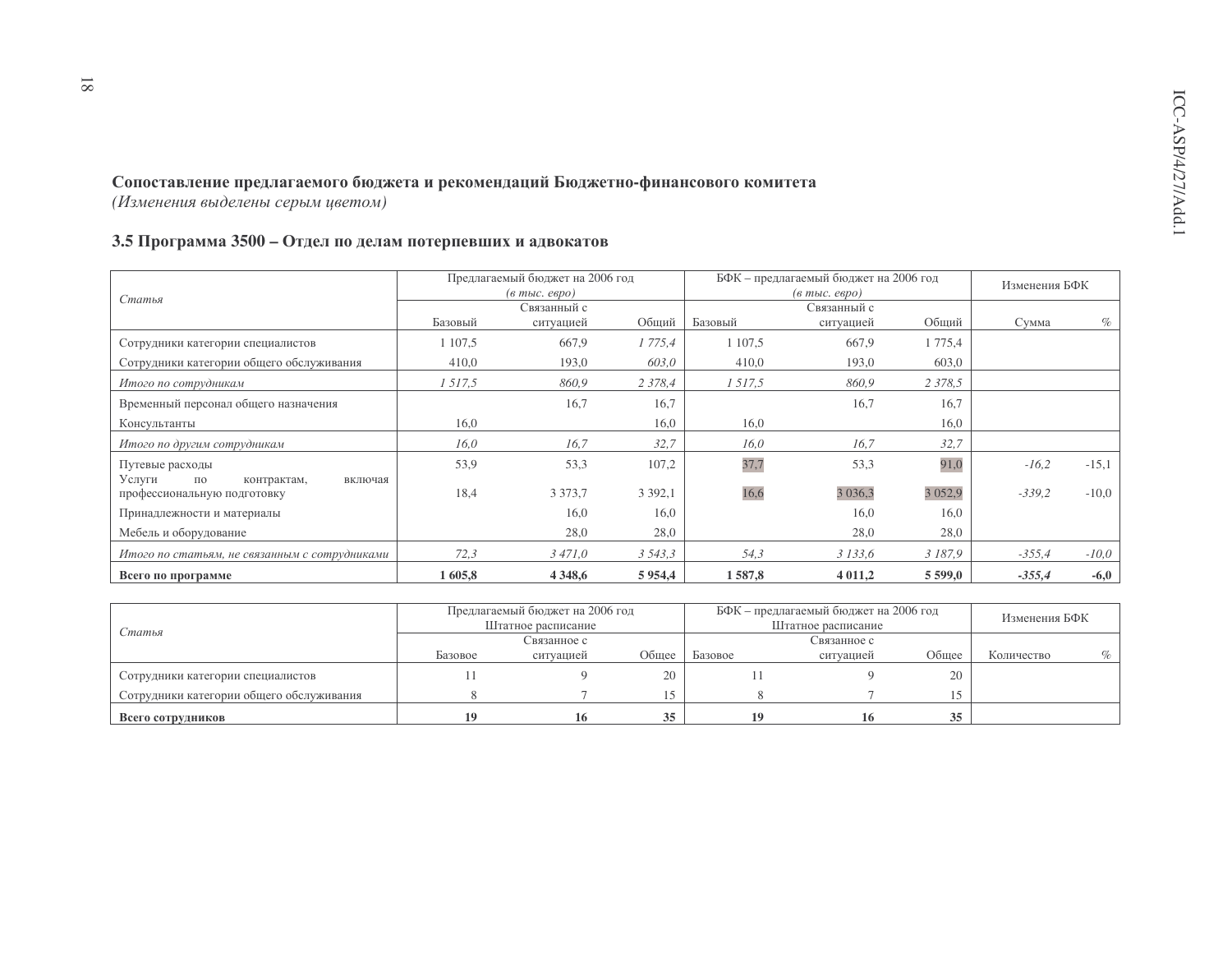(Изменения выделены серым цветом)

#### 3.6 Программа 3600 – Секретариат Целевого фонда для потерпевших

|                                                        |         | Предлагаемый бюджет на 2006 год <sup>1</sup><br>$(a \text{ mol.} \text{ espo})$ |       |         | БФК - предлагаемый бюджет на 2006 год<br>$(a \text{ mol.} \text{ e }\text{e}\text{ }p\text{ }o)$ |       |         | Изменения БФК |
|--------------------------------------------------------|---------|---------------------------------------------------------------------------------|-------|---------|--------------------------------------------------------------------------------------------------|-------|---------|---------------|
| Статья                                                 |         | Связанный с                                                                     |       |         | Связанный с                                                                                      |       |         |               |
|                                                        | Базовый | ситуацией                                                                       | Общий | Базовый | ситуацией                                                                                        | Общий | Сумма   | $\%$          |
| Сотрудники категории специалистов                      | 158,9   |                                                                                 | 158,9 | 246,1   |                                                                                                  | 246,1 | 87,2    | 54,9          |
| Сотрудники категории общего обслуживания               | 54,3    |                                                                                 | 54,3  | 84,4    |                                                                                                  | 84,4  | 30,1    | 55,4          |
| Итого по сотрудникам                                   | 213,2   |                                                                                 | 213,2 | 330,5   |                                                                                                  | 330,5 | 117,3   | 55,0          |
| Путевые расходы                                        | 70,0    |                                                                                 | 70,0  | 49,0    |                                                                                                  | 49,0  | $-21,0$ | $-30,0$       |
| Представительские                                      | 7,0     |                                                                                 | 7,0   | 7,0     |                                                                                                  | 7,0   |         |               |
| Услуги<br>$\Pi$ <sup>O</sup><br>включая<br>контрактам, |         |                                                                                 |       |         |                                                                                                  |       |         |               |
| профессиональную подготовку                            | 90,0    |                                                                                 | 90,0  | 90,0    |                                                                                                  | 90,0  |         |               |
| Общие оперативные расходы                              | 83,0    |                                                                                 | 83,0  | 83,0    |                                                                                                  | 83,0  |         |               |
| Принадлежности и материалы                             | 10,0    |                                                                                 | 10,0  | 10,0    |                                                                                                  | 10,0  |         |               |
| Итого по статьям, не связанным с сотрудниками          | 260,0   |                                                                                 | 260,0 | 239,0   |                                                                                                  | 239,0 | $-21,0$ | $-8,1$        |
| Всего по программе                                     | 473,2   |                                                                                 | 473,2 | 569,5   |                                                                                                  | 569,5 | 96,3    | 20,4          |

| Статья                                   | Предлагаемый бюджет на 2006 год<br>Штатное расписание |             |       |         |             | БФК – предлагаемый бюджет на 2006 год<br>Штатное расписание |            |       | Изменения БФК |  |
|------------------------------------------|-------------------------------------------------------|-------------|-------|---------|-------------|-------------------------------------------------------------|------------|-------|---------------|--|
|                                          |                                                       | Связанное с |       |         | Связанное с |                                                             |            |       |               |  |
|                                          | Базовое                                               | ситуацией   | Обшее | Базовое | ситуацией   | Обшее                                                       | Количество |       |               |  |
| Сотрудники категории специалистов        |                                                       |             |       |         |             |                                                             |            | 50,0  |               |  |
| Сотрудники категории общего обслуживания |                                                       |             |       |         |             |                                                             |            | 100,0 |               |  |
| Всего сотрудников                        |                                                       |             |       |         |             |                                                             |            | 66.7  |               |  |

 $^1$  Цифры в этой колонке основываются на предварительных данных, содержащихся в предлагаемом бюджете по программам на 2006 год (ICC-ASP/4/5, пункт 477). Цифры в колонке, озаглавленной «БФК – предлагаемый бюджет на 2006 год», основываются на предлагаемом бюджете по программам на 2006 год, содержащемся в приложении А к докладу Ассамблее государств-участников о мероприятиях и проектах Совета управляющих Целевого для потерпевших за период с 16 июля 2004 года по 15 августа 2005 года (ICC-ASP/4/12, приложение А, пункт 8).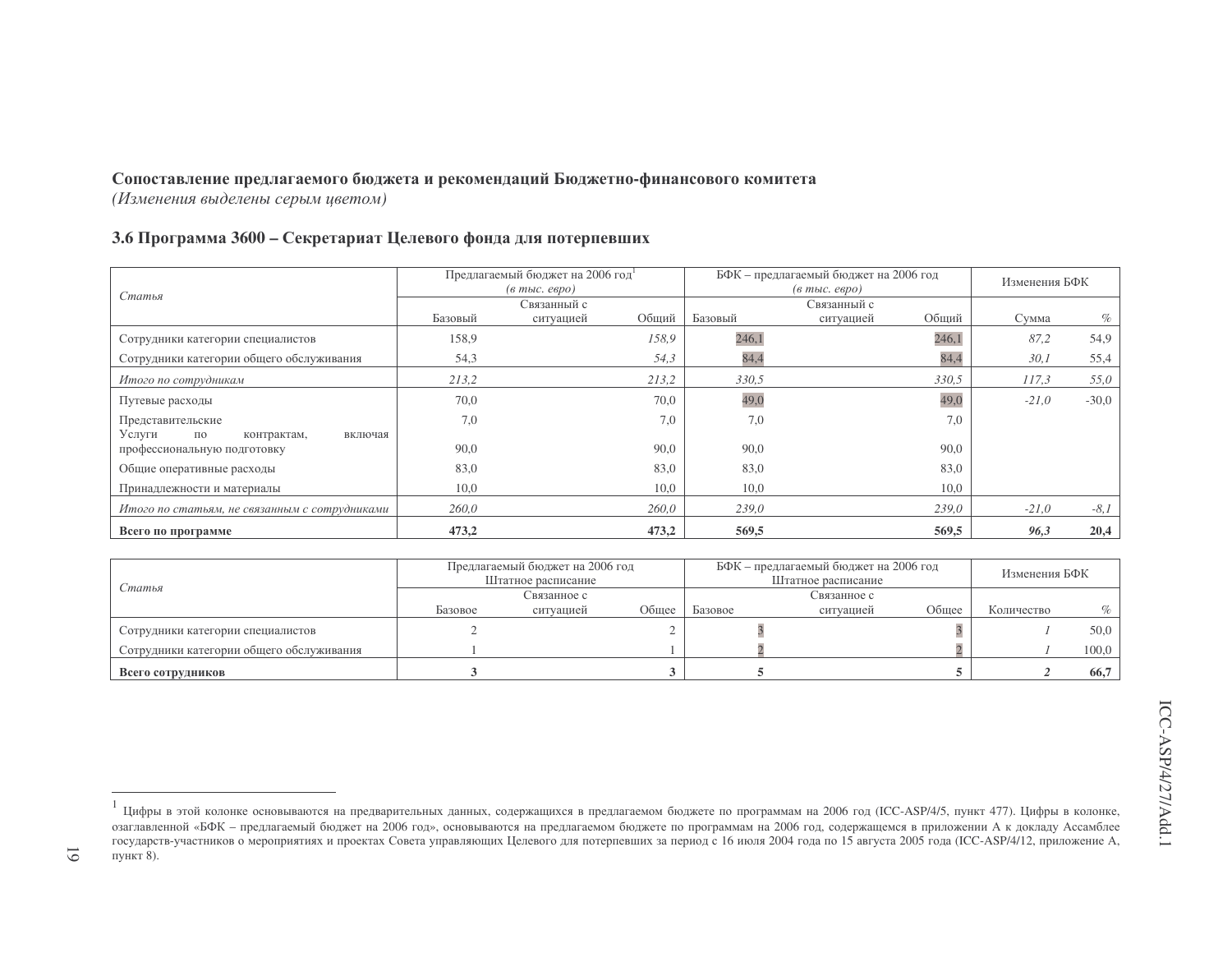(Изменения выделены серым цветом)

#### 4. Основная программа IV – Секретариат Ассамблеи государств-участников

|                                                                                       |         | Предлагаемый бюджет на 2006 год<br>$(a \text{ mbc.} \text{ espo})$ |         |         | БФК - предлагаемый бюджет на 2006 год<br>$(a \text{ molc.} \text{ espo})$ | Изменения БФК |   |
|---------------------------------------------------------------------------------------|---------|--------------------------------------------------------------------|---------|---------|---------------------------------------------------------------------------|---------------|---|
| Статья                                                                                |         | Связанный с                                                        |         |         | Связанный с                                                               |               |   |
|                                                                                       | Базовый | ситуацией                                                          | Общий   | Базовый | Общий<br>ситуацией                                                        | Сумма         | % |
| Сотрудники категории специалистов                                                     | 389,9   |                                                                    | 389,9   | 389,9   | 389,9                                                                     |               |   |
| Сотрудники категории общего обслуживания                                              | 249,2   |                                                                    | 249,2   | 249,2   | 249,2                                                                     |               |   |
| Итого по сотрудникам                                                                  | 639,1   |                                                                    | 639,1   | 639,1   | 639,1                                                                     |               |   |
| Временный персонал общего назначения                                                  | 132,4   |                                                                    | 132,4   | 132,4   | 132,4                                                                     |               |   |
| Временный персонал для обслуживания<br>заседаний                                      | 1919,3  |                                                                    | 1919,3  | 1919.3  | 1919,3                                                                    |               |   |
| Сверхурочные                                                                          | 42,0    |                                                                    | 42,0    | 42,0    | 42,0                                                                      |               |   |
| Итого по другим сотрудникам                                                           | 2 093,7 |                                                                    | 2 093,7 | 2 093,7 | 2 093,7                                                                   |               |   |
| Путевые расходы                                                                       | 140,5   |                                                                    | 140,5   | 140,5   | 140,5                                                                     |               |   |
| Представительские                                                                     | 10,0    |                                                                    | 10,0    | 10,0    | 10,0                                                                      |               |   |
| Услуги<br>$\Pi$ <sup>O</sup><br>контрактам,<br>включая<br>профессиональную подготовку | 420,2   |                                                                    | 420,2   | 420,2   | 420,2                                                                     |               |   |
| Общие оперативные расходы                                                             | 461,9   |                                                                    | 461,9   | 461,9   | 461,9                                                                     |               |   |
| Принадлежности и материалы                                                            | 13,0    |                                                                    | 13,0    | 13,0    | 13,0                                                                      |               |   |
| Мебель и оборудование                                                                 | 47,2    |                                                                    | 47,2    | 47,2    | 47,2                                                                      |               |   |
| Итого по статьям, не связанным с персоналом                                           | 1 092,8 |                                                                    | 1 092,8 | 1 092,8 | 1 092,8                                                                   |               |   |
| Всего по Основной программе IV                                                        | 3825,6  |                                                                    | 3 825,6 | 3 825,6 | 3825,6                                                                    |               |   |

| <u> Этатья</u>                           | Предлагаемый бюджет на 2006 год<br>Штатное расписание |             |       |         | БФК – предлагаемый бюджет на 2006 год<br>Штатное расписание |       | Изменения БФК |  |
|------------------------------------------|-------------------------------------------------------|-------------|-------|---------|-------------------------------------------------------------|-------|---------------|--|
|                                          |                                                       | Связанное с |       |         | Связанное с                                                 |       |               |  |
|                                          | Базовое                                               | ситуацией   | Обшее | Базовое | ситуацией                                                   | Общее | Количество    |  |
| Сотрудники категории специалистов        |                                                       |             |       |         |                                                             |       |               |  |
| Сотрудники категории общего обслуживания |                                                       |             |       |         |                                                             |       |               |  |
| Всего сотрудников                        |                                                       |             |       |         |                                                             |       |               |  |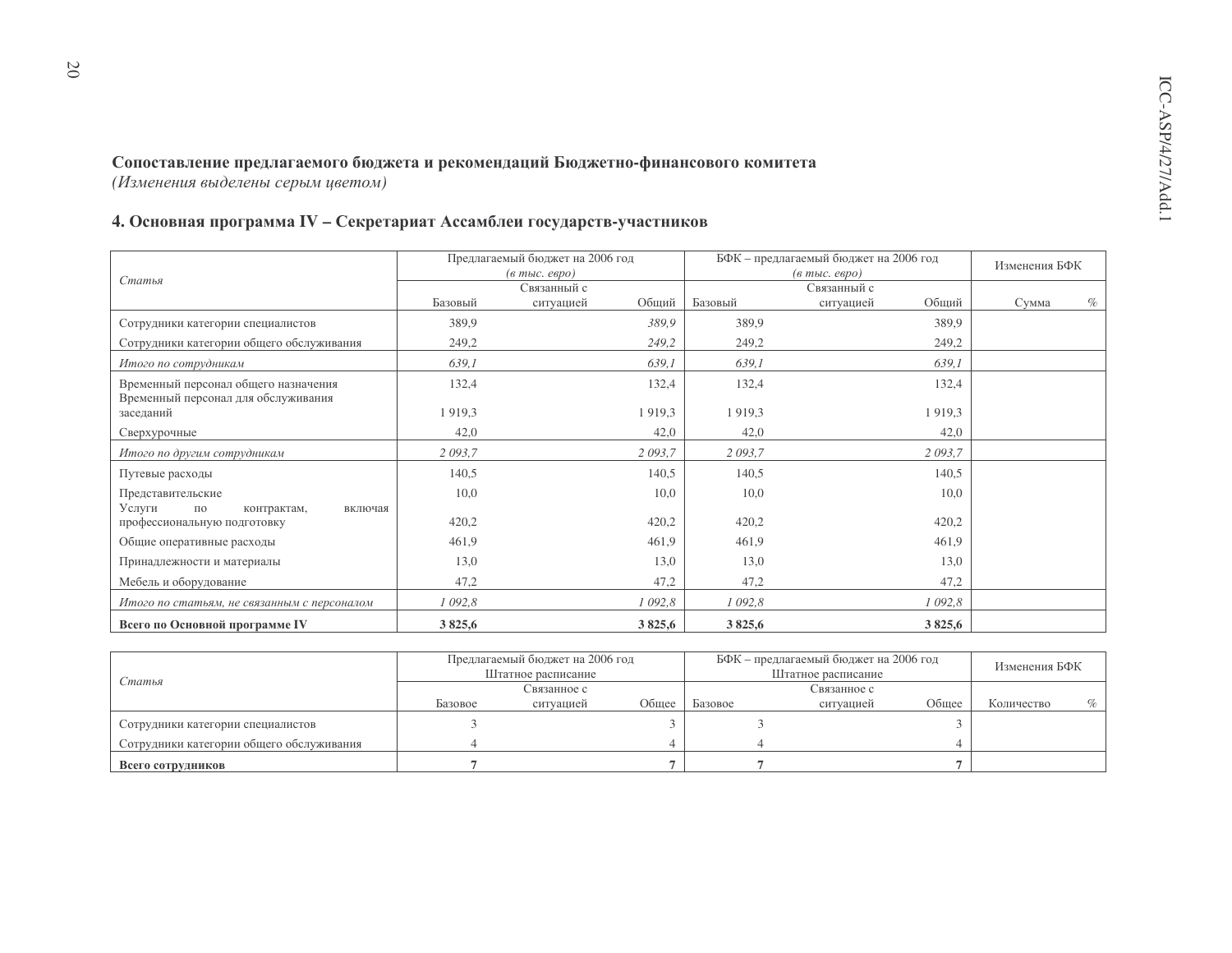(Изменения выделены серым цветом)

#### 5. Основная программа V – Инвестиции в помещения Суда

|                                                |         | Предлагаемый бюджет на 2006 год<br>$(a \text{ mole.} \text{~} (6)$ |         |             | БФК – предлагаемый бюджет на 2006 год<br>$(e$ m <sub>bl</sub> $c$ , espo $)$ |             | Изменения БФК |   |
|------------------------------------------------|---------|--------------------------------------------------------------------|---------|-------------|------------------------------------------------------------------------------|-------------|---------------|---|
| Статья                                         |         | Связанный с                                                        |         |             | Связанный с                                                                  |             |               |   |
|                                                | Базовый | ситуацией                                                          | Обший   | Базовый     | ситуацией                                                                    | Обший       | Сумма         | % |
| Услуги по контрактам, включая профессиональную |         |                                                                    |         |             |                                                                              |             |               |   |
| ПОДГОТОВКУ                                     | 631,0   |                                                                    | 631,0   | 631,0       |                                                                              | 631,0       |               |   |
| Общие оперативные расходы                      | 278,8   |                                                                    | 278,8   | 278,8       |                                                                              | 278,8       |               |   |
| Принадлежности и материалы                     | 29,8    |                                                                    | 29,8    | 29,8        |                                                                              | 29,8        |               |   |
| Мебель и оборудование                          | 166,2   |                                                                    | 166.2   | 166.2       |                                                                              | 166.2       |               |   |
| Итого по статьям, не связанным с сотрудниками  | 1 105.8 |                                                                    | 1 105,8 | 1 105,8     |                                                                              | 1 105,8     |               |   |
| Всего по Основной программе V                  | 1 105.8 |                                                                    | 1 105.8 | 1 1 0 5 , 8 |                                                                              | 1 1 0 5 , 8 |               |   |

#### 5.1 Программа 5100 – Временные помещения

|                                                |         | Предлагаемый бюджет на 2006 год<br>$(a \text{ into.} \text{~e8po})$ |       |         | БФК – предлагаемый бюджет на 2006 год<br>$(a \text{ mole.} \text{~} (6)$ |       | Изменения БФК |      |
|------------------------------------------------|---------|---------------------------------------------------------------------|-------|---------|--------------------------------------------------------------------------|-------|---------------|------|
| Статья                                         |         | Связанный с                                                         |       |         | Связанный с                                                              |       |               |      |
|                                                | Базовый | ситуацией                                                           | Общий | Базовый | ситуацией                                                                | Общий | Сумма         | $\%$ |
| Услуги по контрактам, включая профессиональную |         |                                                                     |       |         |                                                                          |       |               |      |
| ПОДГОТОВКУ                                     | 415.0   |                                                                     | 415,0 | 415,0   |                                                                          | 415,0 |               |      |
| Общие оперативные расходы                      | 278,8   |                                                                     | 278,8 | 278,8   |                                                                          | 278,8 |               |      |
| Принадлежности и материалы                     | 29,8    |                                                                     | 29,8  | 29,8    |                                                                          | 29,8  |               |      |
| Мебель и оборудование                          | 166,2   |                                                                     | 166,2 | 166,2   |                                                                          | 166,2 |               |      |
| Итого по статьям, не связанным с сотрудниками  | 889,8   |                                                                     | 889.8 | 889,8   |                                                                          | 889,8 |               |      |
| Всего по программе                             | 889,8   |                                                                     | 889,8 | 889,8   |                                                                          | 889,8 |               |      |

#### 5.2 Программа 5200 – Постоянные помещения

| Статья                                         | Предлагаемый бюджет на 2006 год<br>$(a \text{ molc.} \text{ espo})$ |           |             | БФК – предлагаемый бюджет на 2006 год<br>$(a \text{ mole.} \text{~} (6 \text{)}$ |           |       | Изменения БФК |   |
|------------------------------------------------|---------------------------------------------------------------------|-----------|-------------|----------------------------------------------------------------------------------|-----------|-------|---------------|---|
|                                                | Связанный с                                                         |           | Связанный с |                                                                                  |           |       |               |   |
|                                                | Базовый                                                             | ситуацией | Обший       | Базовый                                                                          | ситуацией | Обший | ⊇vмма         | % |
| Услуги по контрактам, включая профессиональную |                                                                     |           |             |                                                                                  |           |       |               |   |
| ПОДГОТОВКУ                                     | 216,0                                                               |           | 216,0       | 216,0                                                                            |           | 216,0 |               |   |
| Итого по статьям, не связанным с сотрудниками  | 216,0                                                               |           | 216.0       | 216,0                                                                            |           | 216.0 |               |   |
| Всего по программе                             | 216.0                                                               |           | 216.0       | 216,0                                                                            |           | 216.0 |               |   |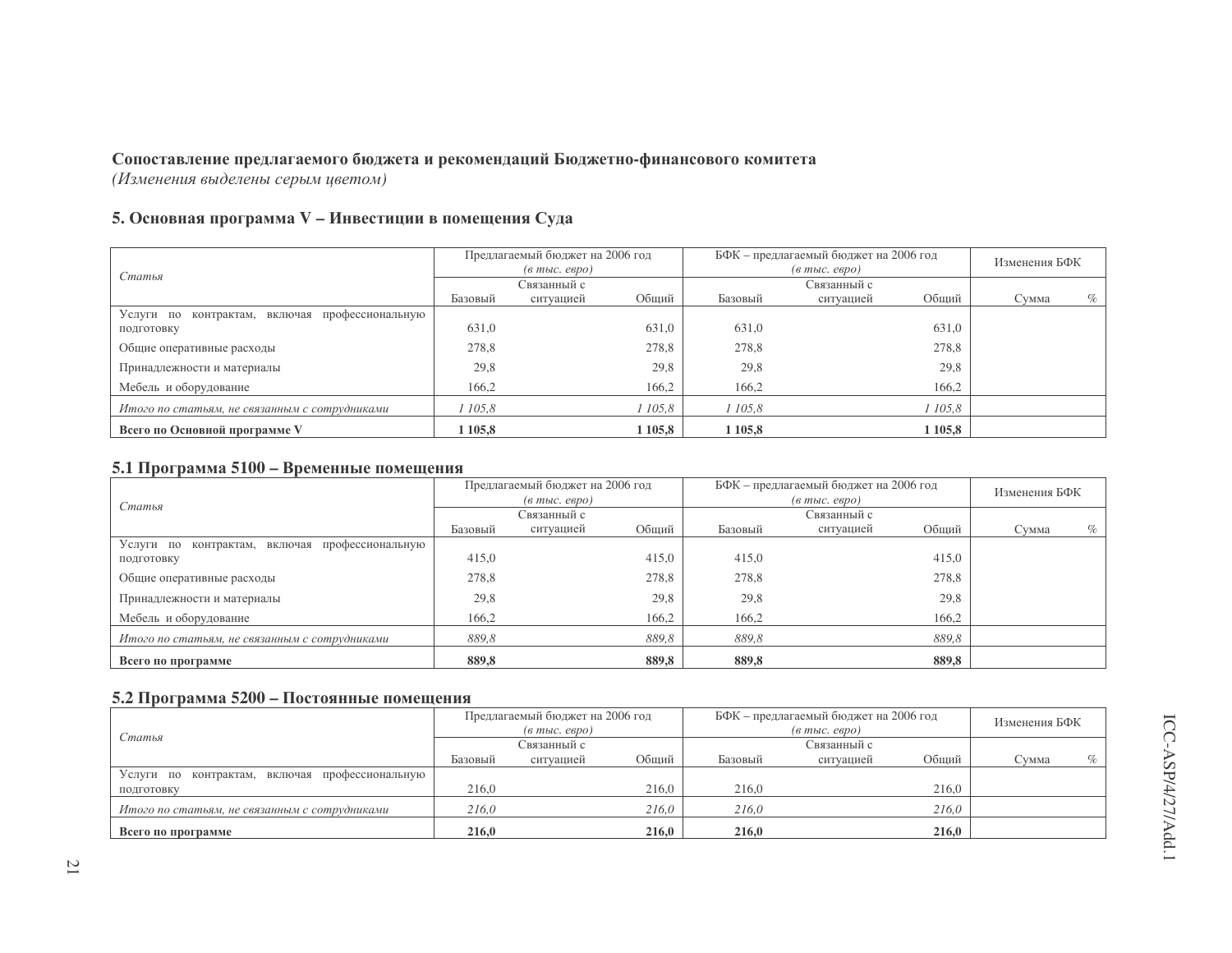# Приложение IV

#### Положение с расходами (по категориям расходов – бюджет 2005 года) Сопоставление ассигнований и расходов - положение дел по состоянию на 31 августа 2005 года

(в тыс. евро)

| Статья                                                       | Утвержденный<br>бюджет на 2005 год <sup>2</sup> | Расхолы по<br>состоянию на<br>31 августа<br>2005 года | Своболный от<br>обязательств остаток на<br>31 августа 2005 года | Норма освоения на<br>31 августа 2005 года в<br>процентах |  |
|--------------------------------------------------------------|-------------------------------------------------|-------------------------------------------------------|-----------------------------------------------------------------|----------------------------------------------------------|--|
|                                                              | [1]                                             | $[2]$                                                 | $[1]$ - $[2]$ = $[3]$                                           | [4]                                                      |  |
| Судьи                                                        | 4 0 1 1                                         | 1933                                                  | 2078                                                            | 48,2                                                     |  |
| Итого по судьям                                              | 4011                                            | 1933                                                  | 2078                                                            | 48,2                                                     |  |
| Расходы на персонал                                          | 33 694                                          | 14 6 69                                               | 19 025                                                          | 43,5                                                     |  |
| Временный персонал общего<br>назначения                      | 2849                                            | 3714                                                  | (865)                                                           | 130,4                                                    |  |
| Временный персонал для<br>обслуживания заседаний             | 1 3 6 7                                         | 107                                                   | 1 260                                                           | 7,8                                                      |  |
| Сверхурочные                                                 | 387                                             | 69                                                    | 318                                                             | 17,8                                                     |  |
| Консультанты                                                 | 537                                             | 139                                                   | 398                                                             | 25,9                                                     |  |
| Итого - расходы на персонал                                  | 38 834                                          | 18 698                                                | 20 136                                                          | 48,2                                                     |  |
| Путевые расходы                                              | 2 5 7 2                                         | 1638                                                  | 934                                                             | 63,7                                                     |  |
| Представительские                                            | 48                                              | 24                                                    | 24                                                              | 50,0                                                     |  |
| Услуги по контрактам, включая<br>профессиональную подготовку | 10415                                           | 5 1 6 5                                               | 5 2 5 0                                                         | 49,6                                                     |  |
| Общие оперативные расходы                                    | 6 0 0 3                                         | 2659                                                  | 3 3 4 4                                                         | 44,3                                                     |  |
| Принадлежности и материалы                                   | 872                                             | 461                                                   | 411                                                             | 52,9                                                     |  |
| Мебель и оборудование                                        | 4 1 3 6                                         | 1764                                                  | 2 3 7 2                                                         | 42,7                                                     |  |
| Итого по статьям, не связанным с<br>персоналом               | 24 046                                          | 11711                                                 | 12 3 35                                                         | 48,7                                                     |  |
| Всего по МУС                                                 | 66 891                                          | 32 342                                                | 34 549                                                          | 48,4                                                     |  |

#### Исполнение бюджета на 2005 год: резюме по основным программам

(в тыс. евро)

| Статья                                                                   | Утвержденный бюджет на<br>$2005$ год<br>[1] | Расходы по<br>состоянию на<br>31 августа 2005 года<br>$[2]$ | Свободный от<br>обязательств остаток на<br>31 августа 2005 года<br>$[1]-[2]=[3]$ | Норма освоения на<br>31 августа 2005 года в<br>процентах<br>[4] |  |
|--------------------------------------------------------------------------|---------------------------------------------|-------------------------------------------------------------|----------------------------------------------------------------------------------|-----------------------------------------------------------------|--|
| Основная программа I<br>Судебные органы                                  | 7 3 0 4                                     | 3 3 5 7                                                     | 3 9 4 7                                                                          | 46,0                                                            |  |
| Основная программа II<br>Канцелярия Прокурора                            | 17 022                                      | 7610                                                        | 9412                                                                             | 44,7                                                            |  |
| Основная программа III<br>Секретариат                                    | 37 312                                      | 18 28 8                                                     | 19 024                                                                           | 49,0                                                            |  |
| Основная программа IV<br>Секретариат Ассамблеи государств-<br>участников | 3 1 8 8                                     | 1 2 3 4                                                     | 1954                                                                             | 38,7                                                            |  |
| Основная программа V<br>Инвестиции в помещения Суда                      | 2 0 6 5                                     | 1853                                                        | 212                                                                              | 89,7                                                            |  |
| Всего по МУС                                                             | 66 891                                      | 32 342                                                      | 34 549                                                                           | 48,4                                                            |  |

 $2^2$  В утвержденном бюджете учтены коррективы по Секретариату Ассамблеи государств-участников, внесенные с целью более точного отражения бюджетных потребностей и решений Ассамблеи государств-участников.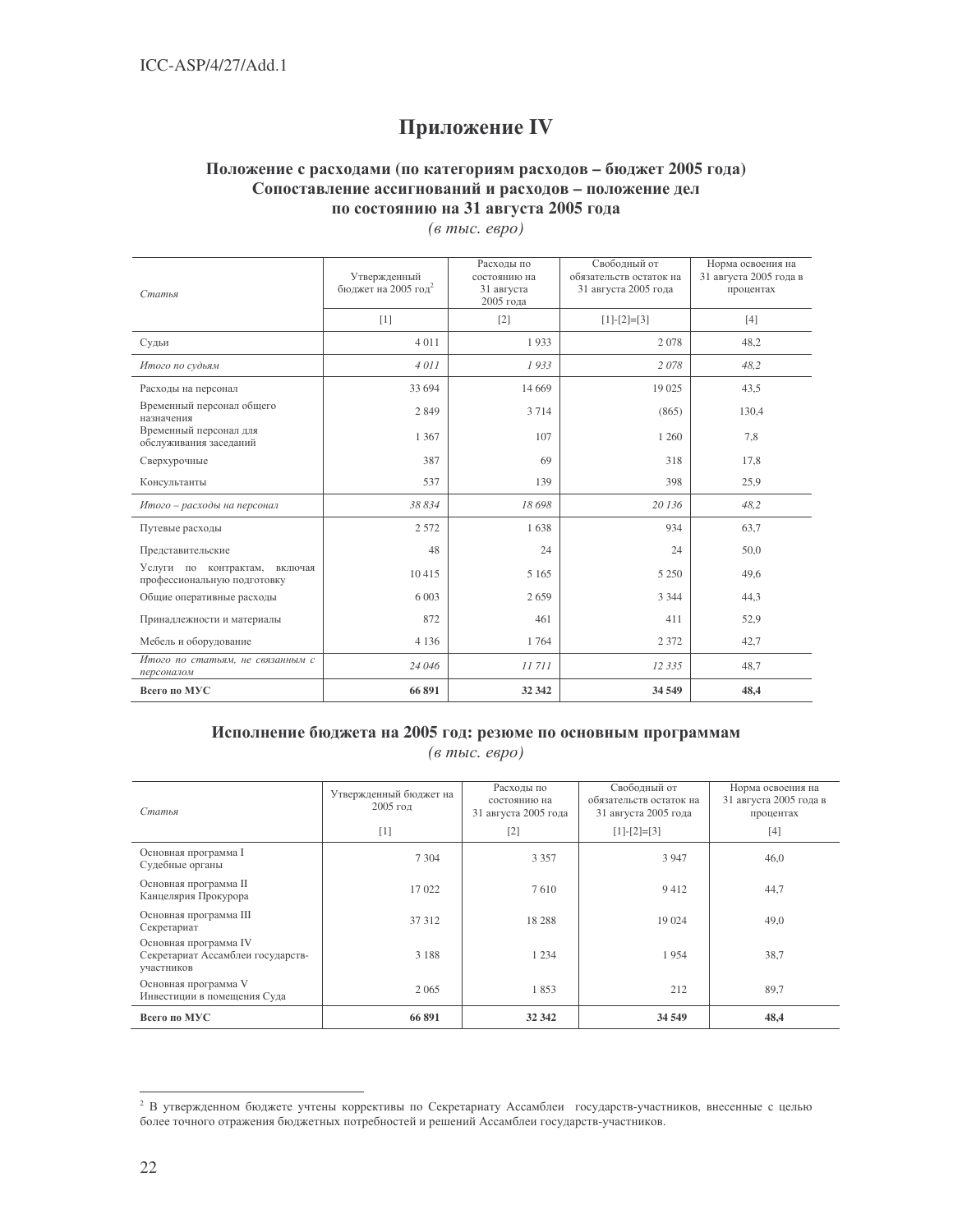# Приложение V

### Положение дел со взносами по состоянию на 24 октября 2005 года

|                     | Государства-участники                                  | Начисленные<br>взносы за<br>предыдущие<br>годы | Поступления за<br>предыдущие годы | Невыплаченные<br>взносы за предыдущие<br>годы | Начисленные взносы<br>за 2005 год | Поступления<br>взносов за<br>2005 год | Невыплаченные<br>взносы за 2005 год | Итого невыплаченных<br>взносов   |
|---------------------|--------------------------------------------------------|------------------------------------------------|-----------------------------------|-----------------------------------------------|-----------------------------------|---------------------------------------|-------------------------------------|----------------------------------|
|                     | Афганистан                                             | 2 5 0 1                                        | 539                               | 1962                                          | 2765                              |                                       | 2765                                | 4727                             |
| $\overline{c}$<br>3 | Албания<br>Андорра                                     | 6 5 2 2<br>7959                                | 6 5 2 2<br>7 9 6 0                |                                               | 6914<br>6914                      |                                       | 6914<br>6914                        | 6914<br>6914                     |
| $\overline{4}$      | Антигуа и Барбуда                                      | 4 5 2 9                                        |                                   | 4 5 2 9                                       | 4 1 4 8                           |                                       | 4 1 4 8                             | 8677                             |
| $\overline{2}$<br>6 | Аргентина<br>Австралия                                 | 1678 107<br>2 754 677                          | 628 802<br>2 7 54 7 55            | 1 049 305                                     | 1 321 871<br>2 201 276            | 2 202 423                             | 1 321 871                           | 2 371 176                        |
| 7                   | Австрия                                                | 1529 049                                       | 1529 080                          |                                               | 1 187 748                         | 1 188 326                             |                                     |                                  |
| 8<br>9              | Барбадос<br>Бельгия                                    | 14 42 1<br>1872 310                            | 15 099<br>1872 310                |                                               | 13 827<br>1 478 119               | 13835<br>1478 890                     |                                     |                                  |
| 10                  | Белиз                                                  | 1716                                           | 1716                              |                                               | 1383                              | 3 1 9 0                               |                                     |                                  |
| 11<br>12            | Бенин<br>Боливия                                       | 3 4 3 1<br>14 821                              | 3 4 3 1<br>3 0 4 8                | 11 773                                        | 2765<br>12 4 4 4                  | 2768                                  | 12 4 4 4                            | 24 217                           |
| 13                  | Босния и Герцеговина                                   | 5 7 6 4                                        | 5 8 2 9                           |                                               | 4 1 4 8                           | 4 1 5 0                               |                                     |                                  |
| 14<br>15            | Ботсвана<br>Бразилия                                   | 19 349<br>3 101 239                            | 19 350<br>677 439                 | 2 4 2 3 8 0 0                                 | 16 593<br>2 105 868               | 16 620                                | 2 105 868                           | 4529668                          |
| 16                  | Болгария                                               | 26 691                                         | 26 883                            |                                               | 23 506                            | 23 518                                |                                     |                                  |
| 17<br>18            | Буркина-Фасо<br>Бурунди                                | 1 0 9 8<br>91                                  | 91                                | 1 0 9 8                                       | 2765<br>1383                      |                                       | 2765<br>1383                        | 3863<br>1383                     |
| 19                  | Камбоджи                                               | 3 4 3 1                                        | 3 4 3 1                           | ×                                             | 2765                              | 2 1 6 7                               | 598                                 | 598                              |
| 20<br>21            | Канада                                                 | 4 671 329<br>1716                              | 4719007                           | 1716                                          | 3 889 566<br>1383                 | 3 891 598                             | 1383                                | 3099                             |
| $22\,$              | Центральноафриканская Республика<br>Колумбия           | 276 014                                        | 276 014                           |                                               | 214 320                           | 224 539                               |                                     |                                  |
| 23<br>24            | Конго<br>Коста-Рика                                    | 457<br>45 28 5                                 | 4 6 6 1                           | 457<br>40 624                                 | 1383<br>41 481                    |                                       | 1383<br>41 481                      | 1840<br>82 105                   |
| 25                  | Хорватия                                               | 64 70 7                                        | 74 008                            |                                               | 51 160                            | 51 185                                |                                     |                                  |
| 26<br>27            | Кипр<br>Демократическая Республика Конго               | 66 284<br>5 7 6 4                              | 66 288<br>2 0 2 6                 | ÷<br>3738                                     | 53 9 26<br>4 1 4 8                | 53 955                                | 4 1 4 8                             | $\overline{\phantom{a}}$<br>7886 |
| 28                  | Дания                                                  | 1 2 5 1 7 9 5                                  | 1 3 1 3 9 3 7                     |                                               | 992 787                           | 1 038 606                             |                                     |                                  |
| 29<br>30            | Джибути<br>Доминика                                    | 1519<br>1716                                   | 421                               | 1 0 9 8<br>1716                               | 1383<br>1383                      |                                       | 1383<br>1 3 8 3                     | 2481<br>3099                     |
| 31                  | Доминиканская Республика                               |                                                |                                   |                                               | 20 165                            |                                       | 20 165                              | 20 165                           |
| 32                  | Эквадор                                                | 36 300                                         | 34 25 3                           | 2 0 4 7                                       | 26 27 2                           |                                       | 26 27 2                             | 28 3 19                          |
| 33<br>34            | Эстония<br>Фиджи                                       | 19 349<br>6 8 6 1                              | 19 536<br>6 8 6 1                 |                                               | 16 593<br>5 5 3 1                 | 16 601                                | 5 5 3 1                             | 5531                             |
| 35                  | Финляндия                                              | 908 171<br>10 621 451                          | 919 274                           |                                               | 736 985                           | 737 372                               |                                     |                                  |
| 36<br>37            | Франция<br>Габон                                       | 18 5 28                                        | 10 750 609<br>12 897              | 5 6 3 1                                       | 8 3 3 7 7 5 0<br>12 4 4 4         | 8 3 4 2 1 0 1                         | 12 444                              | i,<br>18 075                     |
| 38                  | Гамбия                                                 | 1716                                           | 618                               | 1 0 9 8                                       | 1 3 8 3                           |                                       | 1 3 8 3                             | 2481                             |
| 39<br>40            | Грузия<br>Германия                                     | 3 4 8 4<br>15 555 205                          | 15 751 074                        | 3 4 8 4                                       | 4 1 4 8<br>11 977 045             | 11 982 868                            | 4 1 4 8                             | 7632                             |
| 41                  | Гана                                                   | 7479                                           | 7 4 7 9                           | $\overline{\phantom{a}}$                      | 5 5 3 1                           | 5 5 3 3                               |                                     |                                  |
| 42<br>43            | Греция<br>Гвинея                                       | 915 382<br>4 4 4 1                             | 1 309 713                         | 4 4 4 1                                       | 732 837<br>4 1 4 8                | 185 930                               | 546 907<br>4 1 4 8                  | 546 907<br>8589                  |
| 44                  | Гайана                                                 | 91                                             |                                   | 91                                            | 1383                              |                                       | 1383                                | 1474                             |
| 45<br>46            | Гондурас<br>Венгрия                                    | 8 4 1 9<br>212 597                             | 811<br>216 918                    | 7608                                          | 6914<br>174 222                   | 174 312                               | 6914                                | 14522                            |
| 47                  | Исландия                                               | 57 707                                         | 57 711                            |                                               | 47012                             | 47 037                                |                                     |                                  |
| 48<br>49            | Ирландия<br>Италия                                     | 566 283<br>8 497 237                           | 574 060<br>7891720                | 605 517                                       | 483 949<br>6 754 545              | 484 202                               | 6 754 545                           | 7 360 062                        |
| 50                  | Иордания                                               | 17017                                          | 17 028                            |                                               | 15 210                            |                                       |                                     |                                  |
| 51<br>52            | Кения<br>Латвия                                        | 22 642                                         | 22 830                            |                                               | 7 2 5 9<br>20 741                 | 20 752                                | 7 2 5 9                             | 7259                             |
| 53                  | Лесото                                                 | 1716                                           | 39                                | 1677                                          | 1383                              |                                       | 1383                                | 3 0 6 0                          |
| 54<br>55            | Либерия<br>Лихтенштейн                                 | 91<br>9 1 9 5                                  | 9 1 9 5                           | 91                                            | 1383<br>6914                      | 6916                                  | 1383                                | 1474                             |
| 56                  | Литва                                                  | 29 59 6                                        | 29 597                            | ×                                             | 33 185                            |                                       | 33 185                              | 33 185                           |
| 57<br>58            | Люксембург<br>Малави                                   | 133 943<br>2 0 9 6                             | 133 947                           | 2 0 9 6                                       | 106 469<br>1 3 8 3                | 106 524                               | 1383                                | 3 4 7 9                          |
| 59                  | Мали                                                   | 3 4 3 1                                        | 3 2 3 4                           | 197                                           | 2765                              |                                       | 2765                                | 2962                             |
| 60<br>61            | Мальта<br>Маршалловы Острова                           | 21 683<br>1716                                 | 21 255<br>1415                    | 428<br>301                                    | 19 358<br>1383                    |                                       | 19 358<br>1383                      | 19786<br>1684                    |
| 62                  | Маврикий                                               | 18 870                                         | 19 073                            |                                               | 15 210                            | 15 217                                |                                     |                                  |
| 63<br>64            | Монголия<br>Намибия                                    | 1716<br>10 911                                 | 2 0 7 9<br>10 911                 |                                               | 1 3 8 3<br>8 2 9 6                | 1383<br>8 3 0 1                       |                                     |                                  |
| 65                  | Haypy                                                  | 1716                                           | 618                               | 1 0 9 8                                       | 1383                              |                                       | 1383                                | 2481                             |
| 66<br>67            | Нидерланды<br>Новая Зеландия                           | 2 9 3 0 8 2 3<br>391 787                       | 2984309<br>391 806                | $\overline{\phantom{a}}$                      | 2 3 3 6 7 8 2<br>305 579          | 2 3 3 8 0 0 3<br>305 741              |                                     |                                  |
| 68                  | Нигер                                                  | 1716                                           |                                   | 1716                                          | 1383                              |                                       | 1 3 8 3                             | 3099                             |
| 69<br>70            | Нигерия<br>Норвегия                                    | 86 211<br>1 1 45 35 1                          | 87 424<br>1 1 5 7 3 9 1           |                                               | 58 074<br>938 861                 | 177<br>939 352                        | 57897                               | 57897                            |
| 71                  | Панама                                                 | 31 975                                         | 31 976                            |                                               | 26 27 2                           | 8 4 9 4                               | 17778                               | 17778                            |
| $72\,$<br>73        | Парагвай<br>Перу                                       | 23 057<br>174 044                              | 3 0 6 6                           | 23 057<br>170978                              | 16 593<br>127 209                 |                                       | 16 593<br>127 209                   | 39 650<br>298 187                |
| 74                  | Польша                                                 | 730 190                                        | 743 245                           |                                               | 637 430                           | 637 762                               |                                     |                                  |
| 75<br>76            | Португалия<br>Республика Корея                         | 801 952<br>2 750 756                           | 802 220<br>2750756                | $\overline{\phantom{a}}$                      | 649 874<br>2 483 350              | 650 214<br>884 404                    | 1 598 946                           | 1598946                          |
| 77                  | Румыния                                                | 101 850                                        | 101 850                           | ٠                                             | 82 963                            | 83 003                                |                                     |                                  |
| 78<br>79            | Самоа<br>Сан-Марино                                    | 1597<br>4 5 2 9                                | 1597<br>4 5 2 9                   |                                               | 1 3 8 3<br>1383                   | $\overline{\phantom{a}}$<br>2 1 3 0   | 1383<br>٠                           | 1383                             |
| 80                  | Сенегал                                                | 8 5 7 7                                        | 8 5 7 7                           |                                               | 4 1 4 8                           | 4 1 5 0                               |                                     |                                  |
| $8\sqrt{1}$<br>82   | Сербия и Черногория<br>Сьерра-Леоне                    | 33 211<br>1716                                 | 19 22 6<br>619                    | 13 985<br>1 0 9 7                             | 6914<br>26 27 2                   | 5 3 1 6                               | 1598<br>26 27 2                     | 15 583<br>27 369                 |
| 83                  | Словакия                                               | 82 545                                         | 82 545                            | ×                                             | 1383                              |                                       | 1383                                | 1383                             |
| 84<br>85            | Словения<br>Южная Африка                               | 140 049<br>573 056                             | 140 049<br>573 056                | ٠<br>٠                                        | 70 518<br>113 382                 | 70 552<br>113 441                     |                                     | ÷.                               |
| 86                  | Испания                                                | 4 3 2 5 3 6 4                                  | 4 3 2 5 3 6 4                     |                                               | 403 752                           | 392 750                               | 11 002                              | 11 002                           |
| 87<br>$88\,$        | Сент-Винсент и Гренадины<br>Швеция                     | 1519<br>1731087                                | 1 2 1 9<br>1731 169               | 300                                           | 3 484 433<br>1 379 946            | 3 486 250<br>1 380 667                |                                     | 300                              |
| 89                  | Швейцария                                              | 2 100 9 64                                     | 2 101 063                         |                                               | 1 655 106                         | 1655910                               |                                     |                                  |
| 90<br>91            | Таджикистан<br>Бывшая югославская Республика Македония | 1716<br>10 29 3                                | 593<br>10 294                     | 1 1 2 3                                       | 1383<br>8 2 9 6                   | $\sim$                                | 1383<br>8 2 9 6                     | 2506<br>8 2 9 6                  |
| 92                  | Тимор-Лешти                                            | 1597                                           | 498                               | 1 0 9 9                                       | 1383                              |                                       | 1383                                | 2482                             |
| 93<br>94            | Тринидад и Тобаго<br>Уганда                            | 34 033<br>9675                                 | 34 033<br>3 7 0 1                 | 5 9 7 4                                       | 30 4 20<br>8 2 9 6                | 17 207                                | 13 213<br>8 2 9 6                   | 13 213<br>14 270                 |
| 95                  | Соединенное Королевство                                | 10 152 211                                     | 10 262 428                        |                                               | 8 471 873                         | 8 476 296                             |                                     |                                  |
| 96<br>97            | Объединенная Республика Танзания<br>Уругвай            | 8 7 4 0<br>102 271                             | 2 1 5 5<br>9778                   | 6585<br>92 493                                | 8 2 9 6<br>66 370                 |                                       | 8 2 9 6<br>66 370                   | 14881<br>158 863                 |
| 98                  | Венесуэла                                              | 316 518                                        | 316 519                           |                                               | 236 444                           | 3 8 8 6                               | 232 558                             | 232 558                          |
| 99                  | Замбия<br>Итого                                        | 3 0 3 7<br>83 965 349                          | 2 6 2 0<br>80 523 077             | 417<br>4 496 445                              | 2765<br>66 891 200                | 53 786 524                            | 2765<br>13 174 157                  | 3 1 8 2<br>17 670 602            |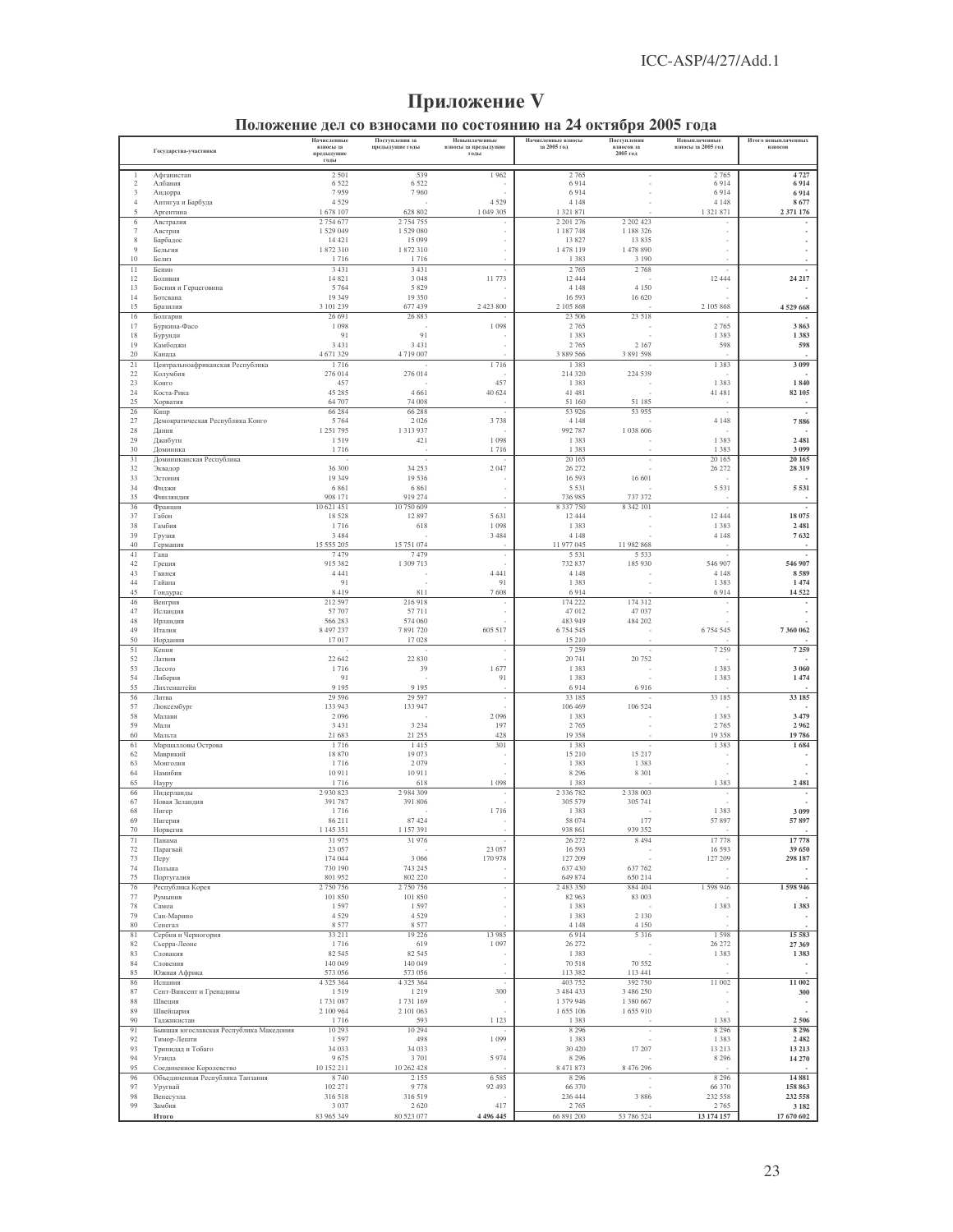## Приложение VI

#### Финансирование второго зала судебных заседаний<sup>3</sup>

На третьей сессии Бюджетно-финансового комитета в августе 2004 года был поставлен вопрос о строительстве второго зала судебных заседаний. Принимающее государство сделало недвусмысленное заявление о том, что «если АГУ решит, что Суду необходим второй зал судебных заседаний, то расходы по нему будут покрываться Судом»<sup>4</sup>. В своем докладе Комитету Суд просил одобрить строительство второго зала судебных заседаний, заявив, что «если строительство можно включить в связанную со строительством текущую работу, то это весьма позитивно отразится на соответствующих расходах»<sup>5</sup>.

Соответственно, Суд предусмотрел в предлагаемом бюджете на 2005 год сумму в размере 1,8 млн. евро (или 50 процентов от сметной стоимости, равной 3,6 млн. евро). Остальные расходы, которые Суд должен был понести в 2004 году, предполагалось покрыть за счет сэкономленных средств по бюджету Секретариата Суда, поскольку отдельной Основной программы V - инвестиции в помещения Суда не существовало.

В сентябре 2004 года после одобрения Ассамблеей государств-участников бюджета на 2005 год Суд предпринял дальнейшие шаги в направлении строительства второго зала судебных заседаний при должном учете необходимости обеспечения высокой рентабельности за счет одновременного строительства двух залов судебных заседаний.

В 2004 году Суд взял на себя обязательства в отношении 600 000 евро по данному проекту. В 2005 году были взяты обязательства еще на 1,8 млн. евро.

С тех пор смета расходов по этому проекту снизилась с 3,6 до 3,2 млн. евро. В 2005 году Суду требуется 800 000 евро для финансирования строительства каркаса второго зала судебных заседаний. Однако Суд исчерпал все средства по Основной программе V - Инвестиции в помещения Суда.

Таким образом, Суд предлагает перевести требуемые 800 000 евро из Основной программы III - Секретариат в Основную программу V - Инвестиции в помещения Суда.

В соответствии с финансовым положением 4.8<sup>6</sup> для такого перевода необходимо одобрение Ассамблеи государств-участников. Согласно финансовому положению 4.8 представляет Бюджетно-финансовому Суд комитету ДЛЯ окончательного одобрения Ассамблеей государств-участников свою просьбу о переводе 800 000 евро из Основной программы III - Секретариат в Основную программу V - Инвестиции в помещения Суда.

<sup>&</sup>lt;sup>3</sup> Записка, представленная Судом Бюджетно-финансовому комитету и касающаяся его просьбы разрешить перевести средства из Основной программы III в Основную программу V.

Письмо министерства иностранных дел от 17 июня 2004 года, пункт 3.

<sup>5</sup> ICC-ASP/3/CBF.2/7, пункт 5 заключительного раздела.

 $6$  Официальные отчеты Ассамблеи государств-участников Римского cmamyma Международного уголовного суда, первая сессия, Нью-Йорк, 3-10 сентября 2002 года (издание Организации Объединенных Наций, в продаже под № R.03.V.2 и исправление), часть II.D.